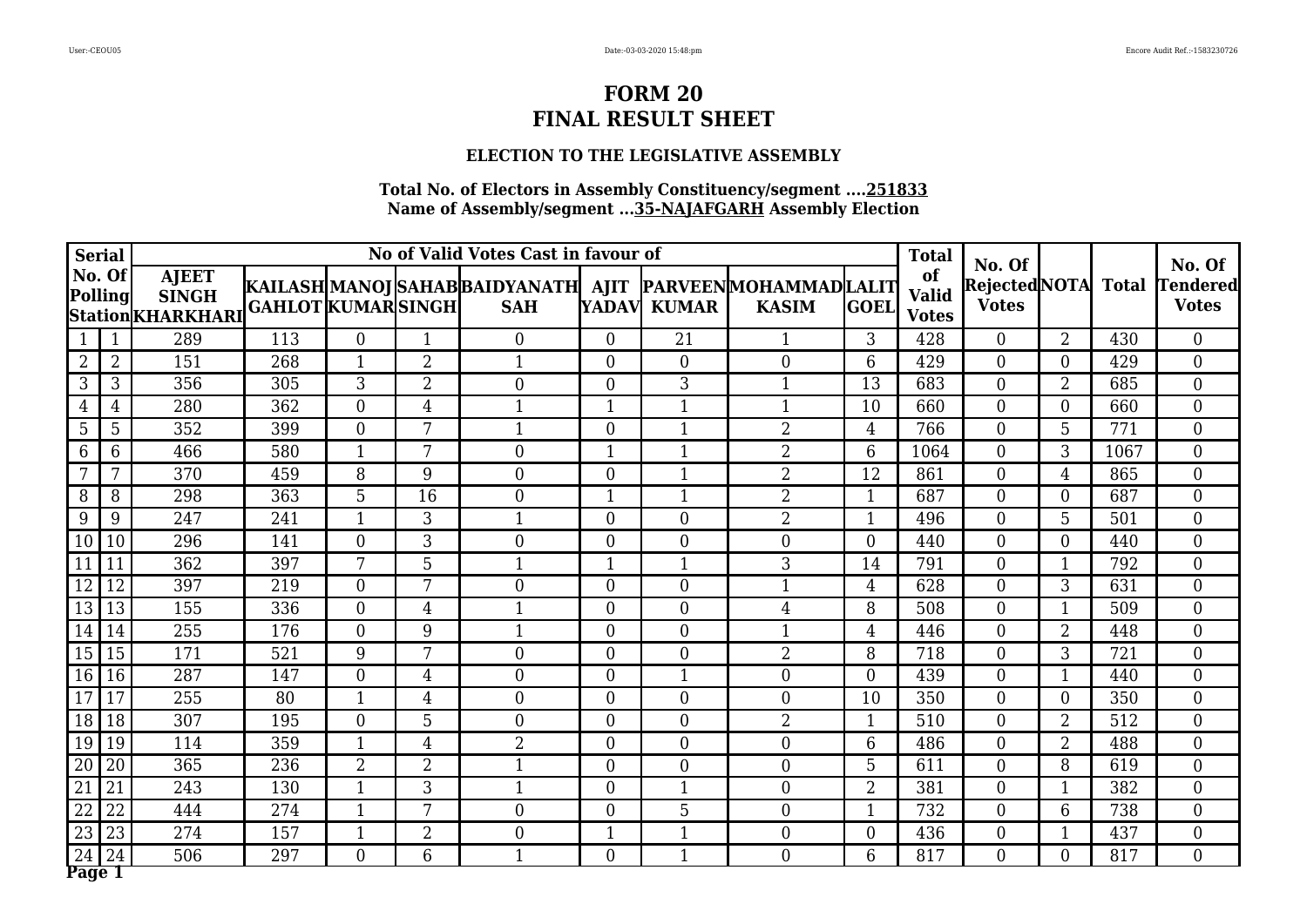### **ELECTION TO THE LEGISLATIVE ASSEMBLY**

|                 | <b>Serial</b>     |                                                    |                           |                |                | No of Valid Votes Cast in favour of                                         |                |                  |                |                | <b>Total</b>                       | No. Of                              |                |     | No. Of                          |
|-----------------|-------------------|----------------------------------------------------|---------------------------|----------------|----------------|-----------------------------------------------------------------------------|----------------|------------------|----------------|----------------|------------------------------------|-------------------------------------|----------------|-----|---------------------------------|
|                 | No. Of<br>Polling | <b>AJEET</b><br><b>SINGH</b><br> Station KHARKHARI | <b>GAHLOT KUMAR SINGH</b> |                |                | KAILASH MANOJ SAHAB BAIDYANATH  AJIT  PARVEEN MOHAMMAD LALIT <br><b>SAH</b> |                | YADAV KUMAR      | <b>KASIM</b>   | <b>GOEL</b>    | of<br><b>Valid</b><br><b>Votes</b> | Rejected NOTA Total<br><b>Votes</b> |                |     | <b>Tendered</b><br><b>Votes</b> |
| 25              | 25                | 451                                                | 246                       | $\overline{2}$ | $\overline{4}$ | $\Omega$                                                                    | $\Omega$       | $\overline{2}$   | $\overline{2}$ | 3              | 710                                | $\Omega$                            | $\overline{1}$ | 711 | $\Omega$                        |
| 26              | 26                | 179                                                | 243                       | 6              |                | 1                                                                           | $\overline{0}$ | $\mathbf{1}$     | 3              | $\overline{0}$ | 434                                | $\theta$                            | $\Omega$       | 434 | $\overline{0}$                  |
| $\overline{27}$ | $\overline{27}$   | 325                                                | 292                       | $\mathbf{1}$   | 8              | $\overline{0}$                                                              | 1              | $\boldsymbol{0}$ | $\mathbf{1}$   | 3              | 631                                | $\theta$                            | 3              | 634 | $\overline{0}$                  |
| 28              | 28                | 239                                                | 277                       | 3              | 5              | $\overline{0}$                                                              | $\theta$       | $\overline{0}$   | $\overline{0}$ | 49             | 573                                | $\theta$                            | 3              | 576 | $\overline{0}$                  |
| 29              | 29                | 338                                                | 529                       | 7              | 11             | 7                                                                           | $\overline{2}$ | $\overline{2}$   | $\overline{2}$ | 7              | 905                                | $\theta$                            | $\overline{2}$ | 907 | $\overline{0}$                  |
| $\overline{30}$ | 30                | 240                                                | 382                       | $\overline{4}$ | 6              | 1                                                                           | 1              | $\overline{0}$   | $\overline{2}$ | $\overline{2}$ | 638                                | $\Omega$                            | $\mathbf 1$    | 639 | $\overline{0}$                  |
| 31              | 31                | 363                                                | 398                       | $\overline{2}$ | 7              | $\overline{2}$                                                              | $\theta$       | $\overline{0}$   | 1              | $\mathbf{1}$   | 774                                | $\theta$                            | $\overline{2}$ | 776 | $\overline{0}$                  |
| $\overline{32}$ | 32                | 265                                                | 366                       | $\mathbf{1}$   | 8              | $\overline{0}$                                                              | $\theta$       | $\boldsymbol{0}$ | 3              | 6              | 649                                | $\theta$                            | 3              | 652 | $\overline{0}$                  |
| $\overline{33}$ | 33                | 223                                                | 296                       | $\overline{0}$ | $\overline{2}$ | $\Omega$                                                                    | 1              | $\overline{0}$   | $\Omega$       | 7              | 529                                | $\theta$                            | 4              | 533 | $\overline{0}$                  |
| $\overline{34}$ | 34                | 246                                                | 343                       | $\mathbf 1$    | $\overline{2}$ |                                                                             | $\Omega$       | 1                | $\overline{4}$ | 14             | 612                                | $\Omega$                            | $\Omega$       | 612 | $\overline{0}$                  |
| 35              | 35                | 186                                                | 226                       | $\mathbf{1}$   | $\overline{4}$ | $\overline{0}$                                                              | $\theta$       | $\overline{0}$   | $\overline{0}$ | $\overline{4}$ | 421                                | $\Omega$                            | 6              | 427 | $\overline{0}$                  |
| 36              | 36                | 169                                                | 483                       | -1             | 3              | $\overline{0}$                                                              | $\overline{0}$ | $\mathbf{1}$     | $\overline{2}$ | $\overline{2}$ | 661                                | $\theta$                            | $\overline{2}$ | 663 | $\overline{0}$                  |
| $\overline{37}$ | 37                | 194                                                | 356                       | $\mathbf{1}$   |                | $\overline{0}$                                                              | $\overline{0}$ | $\mathbf{1}$     | $\mathbf{1}$   | 7              | 561                                | $\theta$                            | $\overline{0}$ | 561 | $\overline{0}$                  |
| 38              | 38                | 151                                                | 243                       | $\overline{2}$ | $\mathbf{1}$   | $\overline{0}$                                                              | 1              | $\overline{2}$   | $\mathbf{1}$   | 7              | 408                                | $\theta$                            | $\overline{2}$ | 410 | $\overline{0}$                  |
| 39              | 39                | 198                                                | 289                       | $\mathbf{1}$   | 3              | $\theta$                                                                    | $\theta$       | $\overline{0}$   | $\overline{0}$ | 8              | 499                                | $\theta$                            | $\overline{2}$ | 501 | $\overline{0}$                  |
| 40              | 40                | 345                                                | 496                       | 3              | $\overline{2}$ | 1                                                                           | $\theta$       | $\mathbf{1}$     | $\overline{2}$ | 10             | 860                                | $\theta$                            | 6              | 866 | $\boldsymbol{0}$                |
| 41              | 41                | 313                                                | 459                       | $\overline{2}$ | 8              | $\overline{0}$                                                              | 1              | $\overline{0}$   | $\mathbf{1}$   | 5              | 789                                | $\overline{0}$                      | 4              | 793 | $\overline{0}$                  |
| 42              | 42                | 321                                                | 422                       | 6              | 11             | $\mathbf{1}$                                                                | $\mathbf{1}$   | $\overline{2}$   | $\mathbf{1}$   | 7              | 772                                | $\mathbf{0}$                        | 3              | 775 | $\boldsymbol{0}$                |
| 43              | 43                | 274                                                | 352                       | $\overline{4}$ | 3              | $\theta$                                                                    | 1              | $\mathbf{1}$     | $\overline{2}$ | 5              | 642                                | $\Omega$                            | $\overline{2}$ | 644 | $\overline{0}$                  |
| 44              | 44                | 256                                                | 407                       |                |                |                                                                             | $\theta$       | $\overline{0}$   | $\mathbf 1$    | $\mathbf{1}$   | 668                                | $\overline{0}$                      | $\overline{2}$ | 670 | $\boldsymbol{0}$                |
| 45              | 45                | 300                                                | 365                       | $\overline{2}$ | 5              | $\overline{0}$                                                              | $\overline{0}$ | $\boldsymbol{0}$ | 6              | 9              | 687                                | $\overline{0}$                      | 4              | 691 | $\overline{0}$                  |
| 46              | 46                | 197                                                | 242                       | $\overline{0}$ | 12             | $\Omega$                                                                    | $\overline{0}$ | $\overline{0}$   | $\mathbf 1$    | 5              | 457                                | $\overline{0}$                      | $\mathbf 1$    | 458 | $\overline{0}$                  |
| 47              | 47                | 281                                                | 232                       | $\overline{0}$ | $\overline{4}$ |                                                                             | $\overline{0}$ | $\overline{2}$   | $\overline{0}$ | 3              | 523                                | $\mathbf{0}$                        | 6              | 529 | $\overline{0}$                  |
| 48<br>Page 2    | 48                | 424                                                | $\overline{360}$          | $\overline{2}$ | 9              | $\mathbf 1$                                                                 | $\theta$       | $\overline{0}$   | $\overline{2}$ | 9              | 807                                | $\theta$                            | 8              | 815 | $\overline{0}$                  |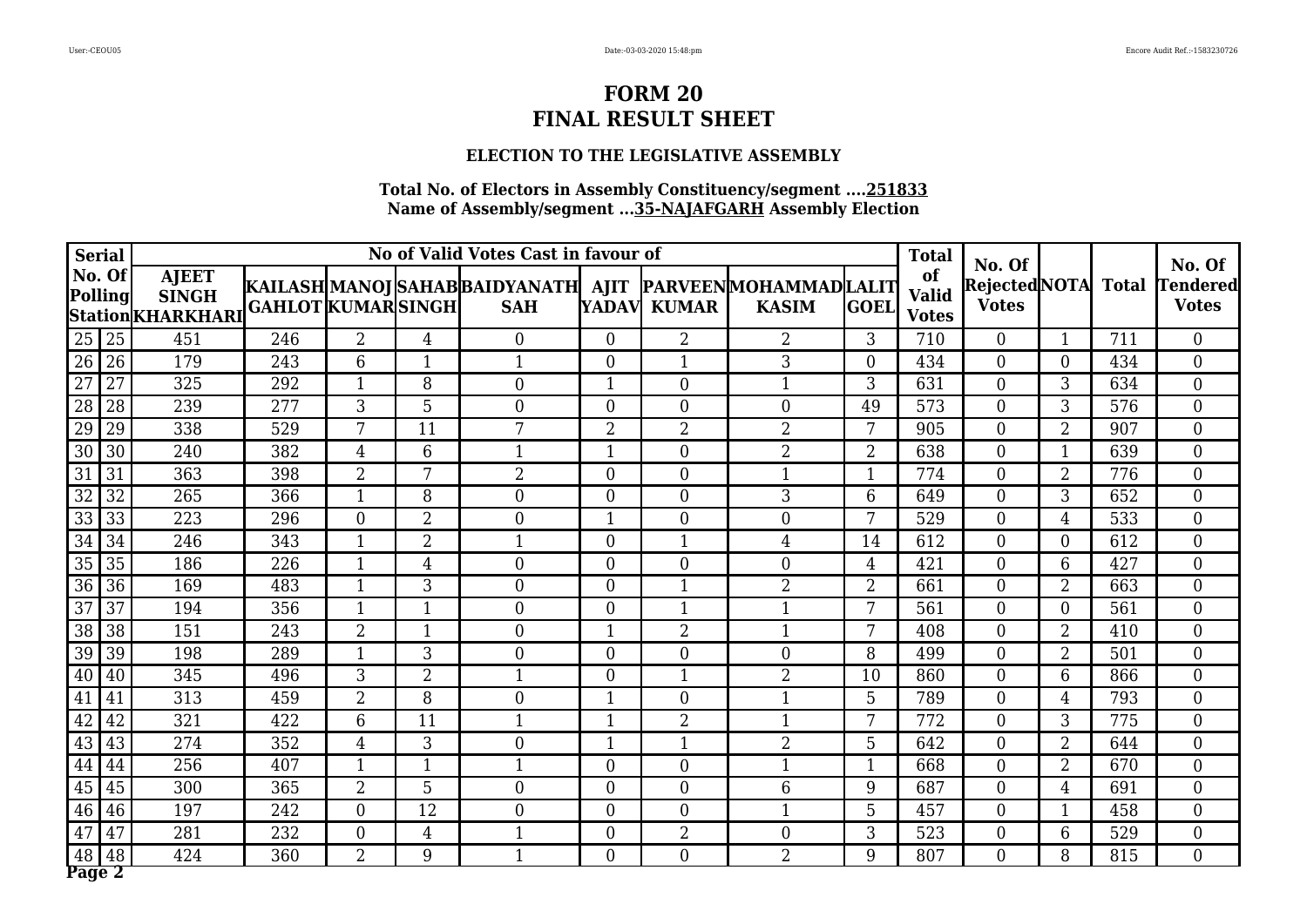### **ELECTION TO THE LEGISLATIVE ASSEMBLY**

| <b>Serial</b>            |                                                   |                           |                |                | No of Valid Votes Cast in favour of                                         |                |                  |                |             | <b>Total</b>                       |                                               |                          |     |                                           |
|--------------------------|---------------------------------------------------|---------------------------|----------------|----------------|-----------------------------------------------------------------------------|----------------|------------------|----------------|-------------|------------------------------------|-----------------------------------------------|--------------------------|-----|-------------------------------------------|
| No. Of<br><b>Polling</b> | <b>AJEET</b><br><b>SINGH</b><br>Station KHARKHARI | <b>GAHLOT KUMAR SINGH</b> |                |                | KAILASH MANOJ SAHAB BAIDYANATH  AJIT  PARVEEN MOHAMMAD LALIT <br><b>SAH</b> |                | YADAV KUMAR      | <b>KASIM</b>   | <b>GOEL</b> | of<br><b>Valid</b><br><b>Votes</b> | No. Of<br>Rejected NOTA Total<br><b>Votes</b> |                          |     | No. Of<br><b>Tendered</b><br><b>Votes</b> |
| 49<br>  49               | 311                                               | 342                       | $\Omega$       | 5              |                                                                             | $\theta$       | $\theta$         | $\Omega$       | 7           | 666                                | $\Omega$                                      | 5                        | 671 | $\Omega$                                  |
| 50<br>50                 | 421                                               | 309                       | $\overline{2}$ | 6              | 1                                                                           | $\mathbf{1}$   | $\mathbf{1}$     | $\Omega$       | 8           | 749                                | $\theta$                                      | 6                        | 755 | $\overline{0}$                            |
| $\overline{51}$<br>51    | 152                                               | 234                       | $\overline{2}$ | $\overline{2}$ | $\theta$                                                                    | $\theta$       | $\overline{0}$   | $\mathbf{1}$   | 8           | 399                                | $\theta$                                      | $\theta$                 | 399 | $\overline{0}$                            |
| $\overline{52}$<br>52    | 208                                               | 132                       | 1              | $\overline{4}$ | $\theta$                                                                    | $\theta$       | 1                | $\overline{0}$ | 6           | 352                                | $\theta$                                      | $\mathbf 1$              | 353 | $\overline{0}$                            |
| 53<br>53                 | 277                                               | 400                       | $\mathbf{1}$   | 5              | $\overline{0}$                                                              | $\theta$       | $\boldsymbol{0}$ | 3              | 25          | 711                                | $\theta$                                      | $\overline{2}$           | 713 | $\overline{0}$                            |
| $\overline{54}$<br>54    | 209                                               | 194                       | $\mathbf{1}$   | 5              | $\Omega$                                                                    | $\theta$       | $\mathbf{1}$     | $\mathbf{1}$   | 7           | 418                                | $\Omega$                                      | 3                        | 421 | $\overline{0}$                            |
| 55<br>55                 | 453                                               | 330                       | $\Omega$       | $\overline{2}$ | 3                                                                           | $\theta$       | $\overline{0}$   | $\overline{2}$ | 18          | 808                                | $\theta$                                      | $\theta$                 | 808 | $\overline{0}$                            |
| 56<br>56                 | 217                                               | 182                       | 3              | $\overline{2}$ | $\overline{2}$                                                              | $\theta$       | $\overline{2}$   | $\mathbf{1}$   | 3           | 412                                | $\theta$                                      | $\theta$                 | 412 | $\overline{0}$                            |
| 57<br>57                 | 190                                               | 234                       | $\overline{2}$ | 3              | $\Omega$                                                                    | $\theta$       | $\overline{0}$   | 3              | 7           | 439                                | $\Omega$                                      | 3                        | 442 | $\overline{0}$                            |
| 58<br>58                 | 258                                               | 287                       | $\overline{0}$ | $\overline{4}$ | $\theta$                                                                    | $\theta$       | 7                |                | 10          | 567                                | $\theta$                                      | 4                        | 571 | $\overline{0}$                            |
| 59<br>59                 | 104                                               | 577                       | $\overline{2}$ | 3              | 1                                                                           | 1              | $\mathbf{1}$     | $\overline{2}$ | 6           | 697                                | $\theta$                                      | 3                        | 700 | $\overline{0}$                            |
| 60<br>60                 | 408                                               | 379                       | $\overline{2}$ | $\overline{2}$ | $\theta$                                                                    | $\theta$       | $\overline{0}$   | $\overline{2}$ | 29          | 822                                | $\theta$                                      | $\overline{2}$           | 824 | $\overline{0}$                            |
| 61<br>61                 | 179                                               | 234                       | $\Omega$       | 3              | $\theta$                                                                    | $\theta$       | $\overline{0}$   | $\mathbf{1}$   | 12          | 429                                | $\theta$                                      | 4                        | 433 | $\overline{0}$                            |
| 62<br>62                 | 205                                               | 203                       | 3              | $\mathbf{1}$   | 1                                                                           | $\theta$       | $\overline{0}$   | $\mathbf{1}$   | 5           | 419                                | $\Omega$                                      | $\overline{\phantom{a}}$ | 420 | $\overline{0}$                            |
| 63<br>63                 | 451                                               | 348                       | 4              | 5              | 1                                                                           | $\theta$       | $\mathbf{1}$     | $\mathbf{1}$   | 11          | 822                                | $\theta$                                      | 6                        | 828 | $\boldsymbol{0}$                          |
| 64<br>64                 | 194                                               | 248                       | 9              | 5              | $\overline{2}$                                                              | $\theta$       | $\overline{2}$   | $\mathbf{1}$   | 42          | 503                                | $\mathbf{0}$                                  | $\overline{4}$           | 507 | $\boldsymbol{0}$                          |
| 65<br>65                 | 277                                               | 365                       | 3              | 6              | $\mathbf{1}$                                                                | $\overline{0}$ | $\overline{0}$   | $\overline{2}$ | 72          | 726                                | $\theta$                                      | $\mathbf 1$              | 727 | $\overline{0}$                            |
| 66<br>66                 | 232                                               | 280                       | $\overline{4}$ | $\overline{4}$ | $\mathbf{1}$                                                                | $\overline{2}$ | $\mathbf{1}$     | $\mathbf{1}$   | 48          | 573                                | $\theta$                                      | 3                        | 576 | $\overline{0}$                            |
| 67<br>67                 | 217                                               | 393                       | $\Omega$       | 8              | $\mathbf 1$                                                                 | $\Omega$       | $\mathbf{1}$     | 6              | 15          | 641                                | $\Omega$                                      | $\Omega$                 | 641 | $\Omega$                                  |
| 68<br>68                 | 169                                               | 182                       | $\overline{0}$ | 7              | $\overline{0}$                                                              | $\theta$       | $\overline{0}$   | $\overline{0}$ | 8           | 366                                | $\overline{0}$                                | 4                        | 370 | $\boldsymbol{0}$                          |
| 69<br>69                 | 297                                               | 412                       | 8              | 6              | $\overline{0}$                                                              | $\theta$       | $\boldsymbol{0}$ | $\mathbf{1}$   | 3           | 727                                | $\theta$                                      | 3                        | 730 | $\overline{0}$                            |
| 70<br>70                 | 196                                               | 266                       | $\overline{4}$ | 3              | $\overline{0}$                                                              | $\theta$       | $\mathbf{1}$     | $\mathbf{1}$   | 5           | 476                                | $\theta$                                      | $\theta$                 | 476 | $\overline{0}$                            |
| 71<br>71                 | 311                                               | 385                       | $\mathbf{1}$   | 5              | $\overline{4}$                                                              | $\overline{0}$ | $\mathbf{1}$     | $\mathbf{1}$   | 3           | 711                                | $\theta$                                      | $\theta$                 | 711 | $\boldsymbol{0}$                          |
| 72                       | $\overline{214}$                                  | 169                       | $\overline{2}$ | $\overline{4}$ | $\Omega$                                                                    | $\theta$       | $\mathbf{1}$     | $\mathbf{1}$   | 8           | 399                                | $\theta$                                      | 3                        | 402 | $\overline{0}$                            |
| Page 3                   |                                                   |                           |                |                |                                                                             |                |                  |                |             |                                    |                                               |                          |     |                                           |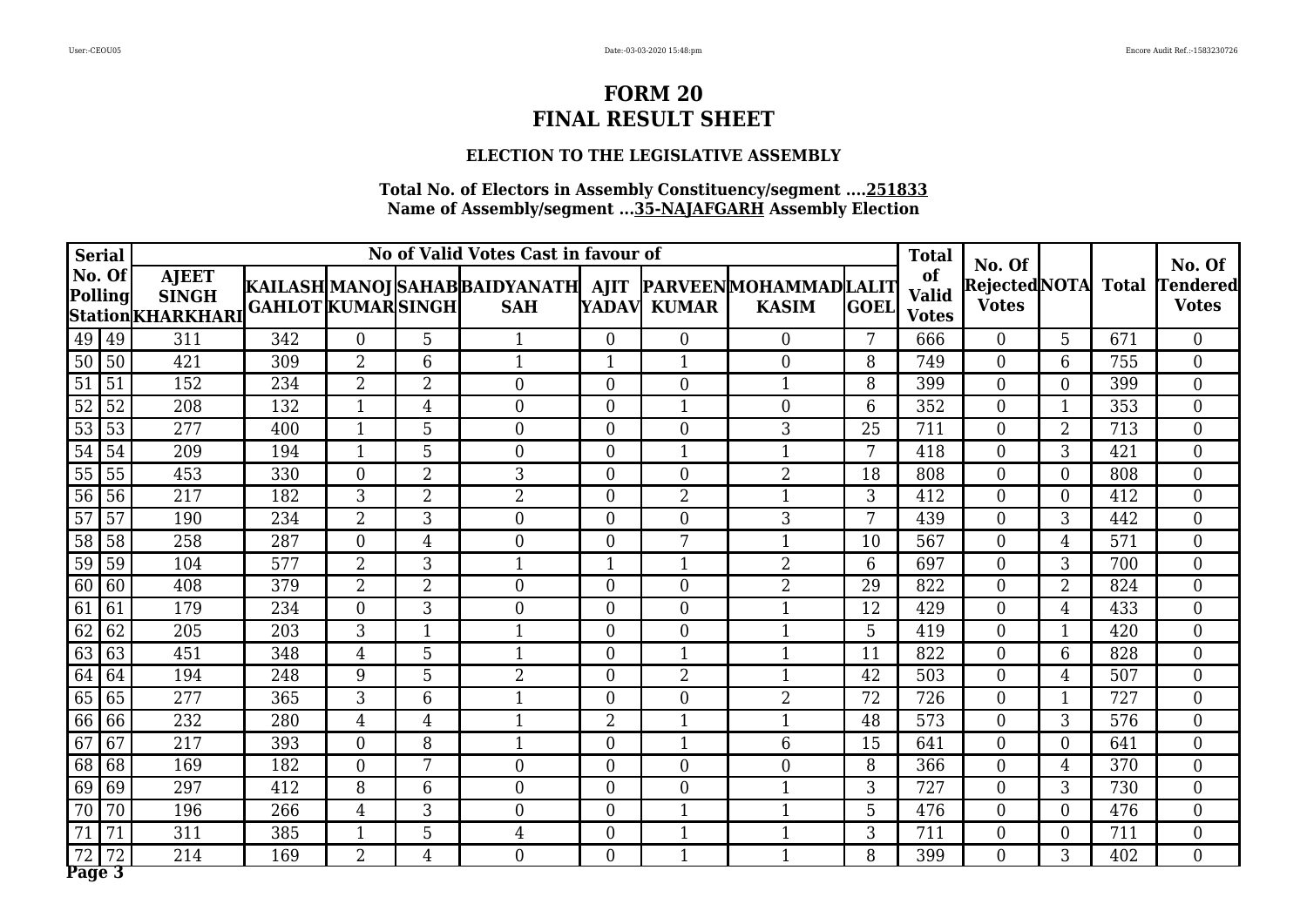### **ELECTION TO THE LEGISLATIVE ASSEMBLY**

| <b>Serial</b>   |                   |                                                    |                           |                 |                | No of Valid Votes Cast in favour of                                         |                |                  |                |                | <b>Total</b>                       | No. Of                              |                          |     | No. Of                          |
|-----------------|-------------------|----------------------------------------------------|---------------------------|-----------------|----------------|-----------------------------------------------------------------------------|----------------|------------------|----------------|----------------|------------------------------------|-------------------------------------|--------------------------|-----|---------------------------------|
|                 | No. Of<br>Polling | <b>AJEET</b><br><b>SINGH</b><br> Station KHARKHARI | <b>GAHLOT KUMAR SINGH</b> |                 |                | KAILASH MANOJ SAHAB BAIDYANATH  AJIT  PARVEEN MOHAMMAD LALIT <br><b>SAH</b> |                | YADAV KUMAR      | <b>KASIM</b>   | <b>GOEL</b>    | of<br><b>Valid</b><br><b>Votes</b> | Rejected NOTA Total<br><b>Votes</b> |                          |     | <b>Tendered</b><br><b>Votes</b> |
| 73              | 73                | 301                                                | 272                       | $\overline{2}$  | 3              | 6                                                                           | $\Omega$       | 1                | $\Omega$       | 12             | 597                                | $\Omega$                            | $\overline{1}$           | 598 | $\Omega$                        |
| 74              | 74                | 397                                                | 334                       | 13              | 4              | 1                                                                           | $\theta$       | 3                | $\mathbf 1$    | 6              | 759                                | $\theta$                            | 3                        | 762 | $\overline{0}$                  |
| $\overline{75}$ | 75                | 340                                                | 334                       | 6               | $\overline{4}$ | $\overline{0}$                                                              | $\overline{0}$ | $\boldsymbol{0}$ | $\mathbf{1}$   | 6              | 691                                | $\theta$                            | $\overline{2}$           | 693 | $\overline{0}$                  |
| 76              | 76                | 191                                                | 192                       | $\overline{2}$  | $\overline{2}$ | $\overline{0}$                                                              | $\mathbf{1}$   | 8                | $\overline{0}$ | 3              | 399                                | $\theta$                            | 3                        | 402 | $\overline{0}$                  |
| 77              | 77                | 185                                                | 173                       | $\mathbf{1}$    | $\Omega$       | $\theta$                                                                    | $\theta$       | 8                | $\overline{0}$ | 3              | 370                                | $\theta$                            | $\Omega$                 | 370 | $\overline{0}$                  |
| $\overline{78}$ | 78                | 298                                                | 375                       | $\Omega$        | 6              | $\Omega$                                                                    | 1              | $\overline{5}$   | $\mathbf{1}$   | 18             | 704                                | $\Omega$                            | 8                        | 712 | $\overline{0}$                  |
| 79              | 79                | 252                                                | 263                       | $5\phantom{.0}$ | 5              | $\overline{2}$                                                              | $\theta$       | $\mathbf{1}$     | $\overline{0}$ | 3              | 531                                | $\theta$                            | $\overline{\phantom{a}}$ | 532 | $\overline{0}$                  |
| 80              | 80                | 305                                                | 195                       | 3               | $\overline{2}$ | $\overline{0}$                                                              | $\theta$       | 3                | $\mathbf{1}$   | $\mathbf{1}$   | 510                                | $\theta$                            | 3                        | 513 | $\overline{0}$                  |
| $\overline{81}$ | 81                | 350                                                | 273                       | $\overline{2}$  | 5              | $\Omega$                                                                    | 1              | 15               | $\mathbf{1}$   | $\overline{2}$ | 649                                | $\theta$                            | $\overline{2}$           | 651 | $\Omega$                        |
| $\overline{82}$ | 82                | 315                                                | 205                       | 3               | 4              | $\Omega$                                                                    | $\Omega$       | 6                | $\overline{2}$ | 1              | 536                                | $\Omega$                            | $\Omega$                 | 536 | $\overline{0}$                  |
| 83              | 83                | 241                                                | 174                       | $\overline{0}$  | $\overline{4}$ | $\mathbf{1}$                                                                | $\theta$       | $\overline{2}$   | $\mathbf{1}$   | $\overline{2}$ | 425                                | $\Omega$                            | $\theta$                 | 425 | $\overline{0}$                  |
| 84              | 84                | 260                                                | 202                       | 5               | 6              | $\theta$                                                                    | $\overline{0}$ | $\overline{2}$   | $\overline{0}$ | $\mathbf{1}$   | 476                                | $\overline{0}$                      | $\overline{\phantom{a}}$ | 477 | $\overline{0}$                  |
| 85              | 85                | 285                                                | 294                       | $\overline{2}$  | 9              | $\overline{0}$                                                              | $\overline{0}$ | $\mathbf{1}$     | 3              | $\overline{4}$ | 598                                | $\theta$                            | $\overline{2}$           | 600 | $\overline{0}$                  |
| 86              | 86                | 262                                                | 232                       | $\overline{4}$  | 3              | $\overline{0}$                                                              | $\theta$       | $\mathbf{1}$     | $\mathbf{1}$   | 8              | 511                                | $\theta$                            | 5                        | 516 | $\overline{0}$                  |
| $\overline{87}$ | 87                | 311                                                | 243                       | 6               | 7              | $\theta$                                                                    | $\Omega$       | $\mathbf{1}$     | $\overline{4}$ | $\overline{4}$ | 576                                | $\theta$                            | 4                        | 580 | $\overline{0}$                  |
| 88              | 88                | 341                                                | 220                       | 3               | 7              | 1                                                                           | $\theta$       | 5                | $\overline{2}$ | $\overline{0}$ | 579                                | $\theta$                            | 3                        | 582 | $\boldsymbol{0}$                |
| 89              | 89                | 233                                                | 215                       | $\mathbf{1}$    | 4              | $\overline{0}$                                                              | $\overline{0}$ | $\overline{0}$   | $\mathbf 1$    | 3              | 457                                | $\overline{0}$                      | $\overline{2}$           | 459 | $\overline{0}$                  |
| 90              | 90                | 302                                                | 301                       | 6               | 11             | 3                                                                           | $\theta$       | $\boldsymbol{0}$ | $\overline{2}$ | $\overline{2}$ | 627                                | $\theta$                            | $\overline{2}$           | 629 | $\boldsymbol{0}$                |
| 91              | 91                | 211                                                | 165                       | $\Omega$        | 9              | $\overline{0}$                                                              | $\theta$       | $\mathbf{1}$     | $\overline{0}$ | $\overline{2}$ | 388                                | $\Omega$                            | $\overline{2}$           | 390 | $\overline{0}$                  |
| 92              | 92                | 265                                                | 223                       | $\overline{2}$  | 12             | $\Omega$                                                                    | $\theta$       | 1                | $\mathbf{1}$   | $\overline{0}$ | 504                                | $\theta$                            | $\overline{2}$           | 506 | $\boldsymbol{0}$                |
| 93              | 93                | 381                                                | 454                       | $\overline{0}$  | 10             | $\mathbf 1$                                                                 | $\theta$       | $\boldsymbol{0}$ | $\mathbf{1}$   | $\overline{4}$ | 851                                | $\overline{0}$                      | 8                        | 859 | $\overline{0}$                  |
| 94              | 94                | 319                                                | 451                       | 7               | 6              | $\overline{2}$                                                              | $\mathbf{1}$   | $\overline{2}$   | $\mathbf 1$    | 5              | 794                                | $\theta$                            | $\overline{2}$           | 796 | $\overline{0}$                  |
| 95              | 95                | 266                                                | 399                       | $\mathbf{1}$    | $\overline{4}$ |                                                                             | 1              | $\mathbf{1}$     | 5              | 9              | 687                                | $\theta$                            | 6                        | 693 | $\overline{0}$                  |
| 96<br>Page 4    | 96                | 355                                                | 406                       | 3               | 6              | $\mathbf 1$                                                                 | 1              | $\mathbf{1}$     | $\overline{2}$ | 11             | 786                                | $\theta$                            | $\overline{2}$           | 788 | $\overline{0}$                  |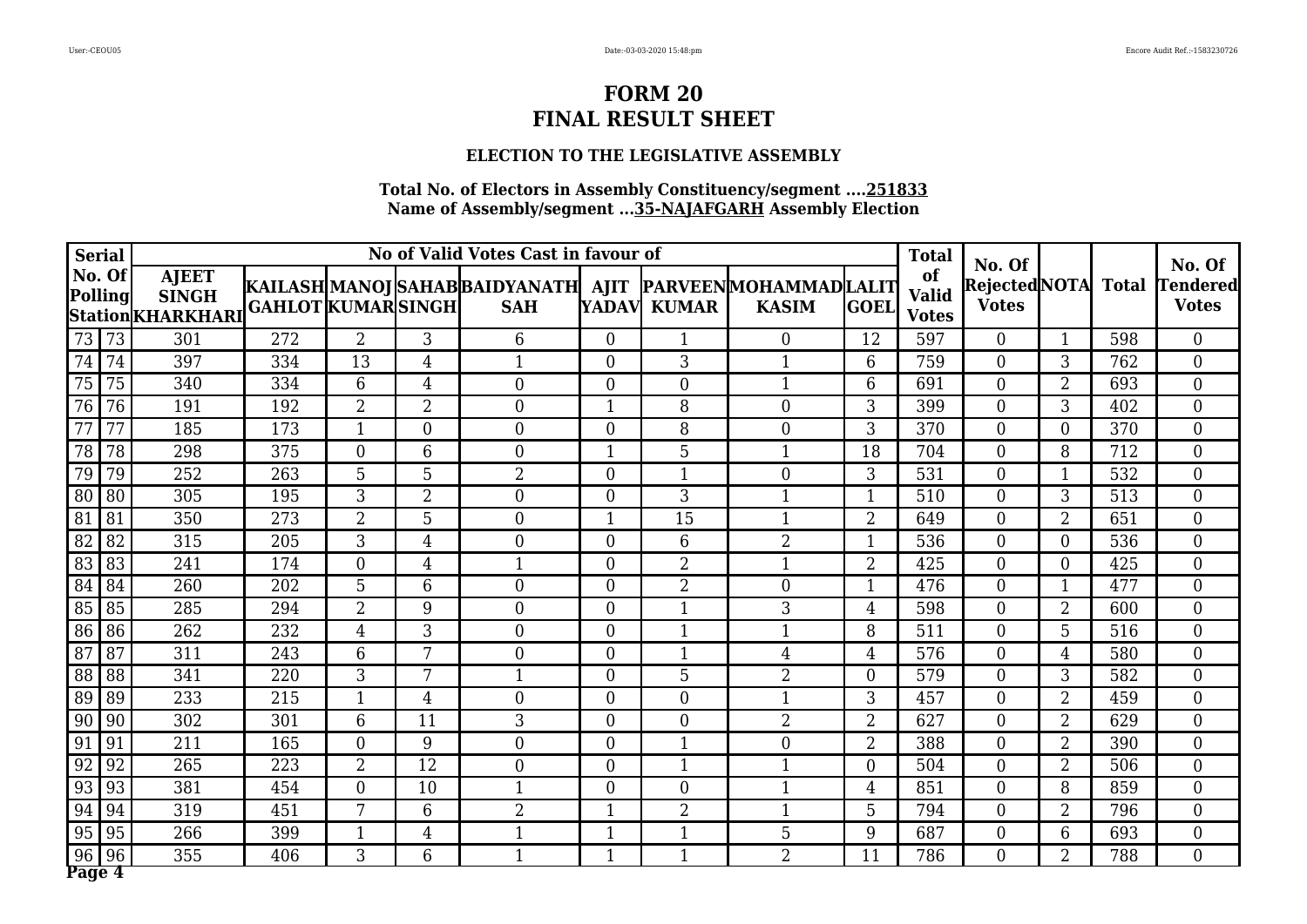### **ELECTION TO THE LEGISLATIVE ASSEMBLY**

| <b>Serial</b>            |                                                    |                           |                |                | No of Valid Votes Cast in favour of                                         |                |                  |                  |                  | <b>Total</b>                       |                                               |                |     |                                           |
|--------------------------|----------------------------------------------------|---------------------------|----------------|----------------|-----------------------------------------------------------------------------|----------------|------------------|------------------|------------------|------------------------------------|-----------------------------------------------|----------------|-----|-------------------------------------------|
| No. Of<br><b>Polling</b> | <b>AJEET</b><br><b>SINGH</b><br> Station KHARKHARI | <b>GAHLOT KUMAR SINGH</b> |                |                | KAILASH MANOJ SAHAB BAIDYANATH  AJIT  PARVEEN MOHAMMAD LALIT <br><b>SAH</b> |                | YADAV KUMAR      | <b>KASIM</b>     | <b>GOEL</b>      | of<br><b>Valid</b><br><b>Votes</b> | No. Of<br>Rejected NOTA Total<br><b>Votes</b> |                |     | No. Of<br><b>Tendered</b><br><b>Votes</b> |
| $\sqrt{97}$<br>97        | 312                                                | 317                       | 12             | 7              | $\overline{2}$                                                              | $\theta$       | $\theta$         | $\Omega$         | $\overline{2}$   | 652                                | $\Omega$                                      | 3              | 655 | $\Omega$                                  |
| 98<br>  98               | 109                                                | 168                       | $\mathbf{1}$   | 4              | $\overline{0}$                                                              | $\theta$       | $\overline{0}$   | $\overline{2}$   | 3                | 287                                | $\theta$                                      | $\overline{2}$ | 289 | $\overline{0}$                            |
| $\overline{99}$<br>99    | 270                                                | 349                       | 4              | $\overline{2}$ | $\theta$                                                                    | $\theta$       | $\overline{0}$   | $\overline{0}$   | $\overline{2}$   | 627                                | $\theta$                                      | -1             | 628 | $\boldsymbol{0}$                          |
| 100 100                  | 374                                                | 340                       | 5              | $\mathbf{1}$   | $\mathbf{1}$                                                                | 1              | 1                | 4                | 5                | 732                                | $\theta$                                      | 4              | 736 | $\overline{0}$                            |
| 101  101                 | 279                                                | 336                       | 8              | 16             | 1                                                                           | $\theta$       | $\boldsymbol{0}$ | $\overline{2}$   | $\overline{4}$   | 646                                | $\theta$                                      | $\overline{2}$ | 648 | $\overline{0}$                            |
| 102 102                  | $\overline{226}$                                   | $\overline{232}$          | $\mathbf{1}$   | 8              | $\mathbf 1$                                                                 | $\theta$       | $\overline{3}$   | $\overline{3}$   | $\overline{0}$   | 474                                | $\Omega$                                      | 3              | 477 | $\overline{0}$                            |
| 103103                   | 436                                                | 439                       | 7              | 8              | $\theta$                                                                    | $\theta$       | $\mathbf{1}$     | $\overline{2}$   | 1                | 894                                | $\overline{0}$                                | 8              | 902 | $\overline{0}$                            |
| 104104                   | 332                                                | 369                       | 4              | $\overline{2}$ | 3                                                                           | $\overline{0}$ | $\boldsymbol{0}$ | 3                | $\overline{4}$   | 717                                | $\theta$                                      | 5              | 722 | $\overline{0}$                            |
| 105105                   | 304                                                | 403                       | 8              | 6              | $\theta$                                                                    | $\mathbf{1}$   | $\overline{0}$   | $\mathbf{1}$     | $\mathbf{1}$     | 724                                | $\theta$                                      | 4              | 728 | $\overline{0}$                            |
| $\sqrt{106}$ 106         | 174                                                | 469                       | $\overline{2}$ | 24             |                                                                             | $\theta$       | 1                | 3                | $\overline{2}$   | 676                                | $\theta$                                      | 5              | 681 | $\overline{0}$                            |
| 107107                   | 156                                                | 430                       | $\mathbf{1}$   | 15             | $\overline{2}$                                                              | $\overline{0}$ | $\boldsymbol{0}$ | $\mathbf{1}$     | $\overline{2}$   | 607                                | $\theta$                                      | $\mathbf 1$    | 608 | $\overline{0}$                            |
| 108108                   | 229                                                | 498                       | $\theta$       | $\overline{2}$ | $\theta$                                                                    | 1              | $\overline{0}$   | $\mathbf{1}$     | $\overline{0}$   | 731                                | $\theta$                                      | 3              | 734 | $\overline{0}$                            |
| 109 109                  | 103                                                | 204                       | $\mathbf{1}$   | 1              | $\Omega$                                                                    | $\theta$       | $\overline{0}$   | $\overline{0}$   | $\overline{0}$   | 309                                | $\theta$                                      | $\mathbf{1}$   | 310 | $\overline{0}$                            |
| 110110                   | 273                                                | 625                       | $\overline{2}$ | 10             | $\theta$                                                                    | $\theta$       | $\overline{0}$   | $\theta$         | 7                | 917                                | $\Omega$                                      | $\overline{2}$ | 919 | $\overline{0}$                            |
| 1111111                  | 48                                                 | 742                       | 3              | 10             | 1                                                                           | $\theta$       | $\mathbf{1}$     | 1                | $\overline{2}$   | 808                                | $\theta$                                      | 3              | 811 | $\boldsymbol{0}$                          |
| 112112                   | 124                                                | 347                       | $\overline{2}$ | 3              | $\overline{0}$                                                              | $\theta$       | $\boldsymbol{0}$ | $\overline{0}$   | $\boldsymbol{0}$ | 476                                | $\overline{0}$                                | $\overline{2}$ | 478 | $\boldsymbol{0}$                          |
| 113113                   | 194                                                | 342                       | $\overline{2}$ | $\overline{2}$ | $\mathbf{1}$                                                                | $\overline{0}$ | $\overline{0}$   | $\overline{0}$   | $\mathbf{1}$     | 542                                | $\theta$                                      | 3              | 545 | $\overline{0}$                            |
| 114114                   | 495                                                | 416                       | 6              | 11             | $\theta$                                                                    | $\theta$       | $\overline{0}$   | $\overline{2}$   | $\overline{2}$   | 932                                | $\theta$                                      | 3              | 935 | $\overline{0}$                            |
| [115 115]                | 528                                                | 191                       | $\mathbf{1}$   | $\overline{4}$ | $\Omega$                                                                    | $\Omega$       | $\theta$         | $\mathbf{1}$     | 5                | 730                                | $\Omega$                                      | 3              | 733 | $\Omega$                                  |
| 116116                   | 541                                                | 232                       | $\overline{0}$ | 4              | $\overline{2}$                                                              | $\theta$       | $\boldsymbol{0}$ | -1               | $\overline{2}$   | 782                                | $\overline{0}$                                |                | 783 | $\boldsymbol{0}$                          |
| 117117                   | 392                                                | 417                       | $\mathbf 1$    | 16             | $\overline{0}$                                                              | 1              | $\boldsymbol{0}$ | $\boldsymbol{0}$ | $\overline{4}$   | 831                                | $\theta$                                      | 5              | 836 | $\overline{0}$                            |
| 118118                   | 475                                                | 247                       | $\mathbf{1}$   | $\overline{2}$ | $\overline{0}$                                                              | $\theta$       | 5                | $\mathbf{1}$     | $\overline{2}$   | 733                                | $\theta$                                      | $\overline{2}$ | 735 | $\overline{0}$                            |
| 119119                   | 380                                                | 506                       | $\overline{0}$ | 9              | $\overline{0}$                                                              | $\overline{0}$ | 5                | $\mathbf{1}$     | 13               | 914                                | $\theta$                                      | $\overline{2}$ | 916 | $\boldsymbol{0}$                          |
| 120 120<br>Page 5        | 498                                                | $\overline{235}$          | $\mathbf{1}$   | 7              | $\overline{0}$                                                              | $\theta$       | $\mathbf{1}$     | $\overline{2}$   | 14               | 758                                | $\theta$                                      | $\overline{2}$ | 760 | $\overline{0}$                            |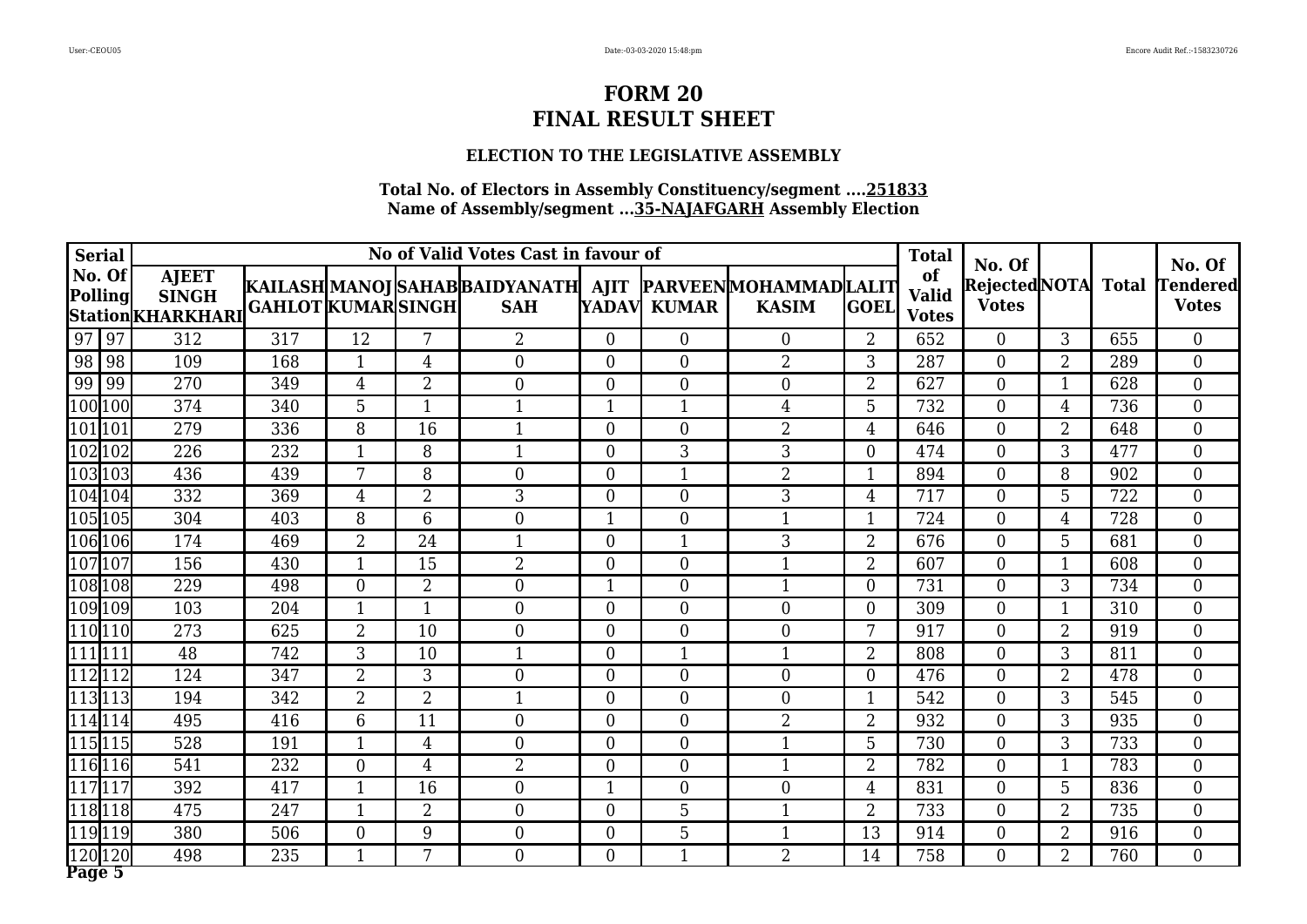### **ELECTION TO THE LEGISLATIVE ASSEMBLY**

| <b>Serial</b>     |                                                   |                           |                |                | No of Valid Votes Cast in favour of                                         |                |                  |                |                  | <b>Total</b>                       |                                               |                          |     |                                           |
|-------------------|---------------------------------------------------|---------------------------|----------------|----------------|-----------------------------------------------------------------------------|----------------|------------------|----------------|------------------|------------------------------------|-----------------------------------------------|--------------------------|-----|-------------------------------------------|
| No. Of<br>Polling | <b>AJEET</b><br><b>SINGH</b><br>Station KHARKHARI | <b>GAHLOT KUMAR SINGH</b> |                |                | KAILASH MANOJ SAHAB BAIDYANATH  AJIT  PARVEEN MOHAMMAD LALIT <br><b>SAH</b> |                | YADAV KUMAR      | <b>KASIM</b>   | <b>GOEL</b>      | of<br><b>Valid</b><br><b>Votes</b> | No. Of<br>Rejected NOTA Total<br><b>Votes</b> |                          |     | No. Of<br><b>Tendered</b><br><b>Votes</b> |
| 121121            | 270                                               | 154                       | $\Omega$       | 8              |                                                                             | $\theta$       | 1                | $\Omega$       | 7                | 441                                | $\Omega$                                      | $\Omega$                 | 441 | $\overline{0}$                            |
| 122122            | 515                                               | 268                       | $\overline{3}$ | 63             | $\mathbf{1}$                                                                | 2              | $\overline{0}$   | $\overline{0}$ | $\overline{0}$   | 852                                | $\theta$                                      | $\Omega$                 | 852 | $\overline{0}$                            |
| 123123            | 480                                               | 117                       | $\mathbf{1}$   | 3              | 1                                                                           | $\overline{0}$ | $\overline{0}$   | $\overline{0}$ | 12               | 614                                | $\overline{0}$                                | $\overline{2}$           | 616 | $\overline{0}$                            |
| $\sqrt{124}124$   | 303                                               | 77                        | $\overline{0}$ |                | $\overline{0}$                                                              | $\overline{0}$ | $\overline{0}$   | $\overline{0}$ | 3                | 384                                | $\theta$                                      | 3                        | 387 | $\overline{0}$                            |
| 125 125           | 308                                               | 207                       | 3              | 5              | 1                                                                           | $\theta$       | $\overline{0}$   | $\mathbf{1}$   | 5                | 530                                | $\overline{0}$                                | -1                       | 531 | $\overline{0}$                            |
| $\sqrt{126}126$   | 51                                                | 341                       | 48             | $\overline{4}$ | $\theta$                                                                    | $\mathbf{1}$   | $\mathbf{1}$     | $\overline{2}$ | 7                | 455                                | $\Omega$                                      | $\theta$                 | 455 | $\overline{0}$                            |
| $\sqrt{127}127$   | 590                                               | 220                       | $6\phantom{1}$ | $\overline{2}$ |                                                                             |                | $\mathbf{1}$     | $\overline{0}$ | 11               | 832                                | $\theta$                                      | $\overline{\phantom{a}}$ | 833 | $\boldsymbol{0}$                          |
| 128 128           | 299                                               | 295                       | $\mathbf{1}$   | 12             | $\overline{0}$                                                              | $\theta$       | $\boldsymbol{0}$ | $\overline{0}$ | 7                | 614                                | $\overline{0}$                                | $\overline{4}$           | 618 | $\overline{0}$                            |
| 129129            | 284                                               | 259                       | 1              | 6              | $\theta$                                                                    | $\theta$       | $\overline{0}$   | $\overline{2}$ | 3                | 555                                | $\theta$                                      | 4                        | 559 | $\overline{0}$                            |
| 130 130           | 538                                               | 334                       | $\theta$       | 5              |                                                                             | $\theta$       | $\mathbf{1}$     | $\overline{2}$ | 5                | 886                                | $\theta$                                      | 11                       | 897 | $\overline{0}$                            |
| 131131            | 248                                               | 338                       | $\overline{4}$ | 6              | $\overline{0}$                                                              | $\overline{0}$ | $\mathbf{1}$     | $\mathbf{1}$   | $\overline{2}$   | 600                                | $\theta$                                      | 3                        | 603 | $\boldsymbol{0}$                          |
| 132132            | 168                                               | 289                       | 3              | 9              | $\theta$                                                                    | $\overline{0}$ | $\overline{0}$   | $\overline{0}$ | $\overline{0}$   | 469                                | $\theta$                                      | $\theta$                 | 469 | $\overline{0}$                            |
| 133133            | 233                                               | 295                       | 9              | 4              | $\mathbf{1}$                                                                | $\theta$       | $\boldsymbol{0}$ | $\overline{4}$ | $\mathbf{1}$     | 547                                | $\mathbf{0}$                                  | 5                        | 552 | $\overline{0}$                            |
| 134134            | 536                                               | 331                       | $\mathbf{1}$   | 5              | $\theta$                                                                    | 1              | $\overline{4}$   | $\Omega$       | $\overline{4}$   | 882                                | $\theta$                                      | 5                        | 887 | $\overline{0}$                            |
| 135135            | 484                                               | 312                       | 3              | $\overline{4}$ | $\overline{0}$                                                              | $\overline{0}$ | $\overline{2}$   | $\overline{0}$ | $\overline{0}$   | 805                                | $\theta$                                      | 3                        | 808 | $\overline{0}$                            |
| 136136            | 468                                               | 423                       | $\overline{2}$ | 10             | 1                                                                           | $\mathbf{1}$   | $\overline{0}$   | $\overline{0}$ | $\overline{4}$   | 909                                | $\theta$                                      | 10                       | 919 | $\overline{0}$                            |
| 137137            | 247                                               | 164                       | $\overline{0}$ | $\overline{2}$ | $\overline{0}$                                                              | $\overline{0}$ | $\overline{0}$   | $\overline{0}$ | 3                | 416                                | $\theta$                                      | 5                        | 421 | $\overline{0}$                            |
| 138 138           | 143                                               | 347                       | 3              | $\overline{4}$ | $\mathbf{1}$                                                                | $\theta$       | $\boldsymbol{0}$ | $\mathbf{1}$   | 3                | 502                                | $\theta$                                      | 4                        | 506 | $\overline{0}$                            |
| 139139            | 528                                               | 354                       | $\overline{2}$ | 5              | $\Omega$                                                                    | $\theta$       | $\overline{0}$   | $\mathbf{1}$   | 5                | 895                                | $\Omega$                                      | 8                        | 903 | $\overline{0}$                            |
| 140 140           | 524                                               | 338                       | 3              | 9              | $\overline{2}$                                                              | $\theta$       | 7                | 3              | $\overline{0}$   | 886                                | $\theta$                                      | $\overline{2}$           | 888 | $\boldsymbol{0}$                          |
| 141141            | 315                                               | 358                       | 7              | 7              | 3                                                                           | $\theta$       | $\overline{2}$   | $\overline{2}$ | $\boldsymbol{0}$ | 694                                | $\overline{0}$                                | -1                       | 695 | $\overline{0}$                            |
| 142142            | 373                                               | 346                       | 3              | 97             | 1                                                                           | $\overline{0}$ | $\mathbf{1}$     | $\overline{0}$ | 5                | 826                                | $\overline{0}$                                | $\mathbf{1}$             | 827 | $\overline{0}$                            |
| 143143            | 206                                               | 187                       | $\overline{0}$ | 33             | $\overline{0}$                                                              | $\theta$       | $\boldsymbol{0}$ | $\overline{0}$ | $\mathbf{1}$     | 427                                | $\boldsymbol{0}$                              | $\overline{2}$           | 429 | $\boldsymbol{0}$                          |
| 144 144<br>Page 6 | 76                                                | 540                       | 5              | 11             | $\overline{0}$                                                              | $\theta$       | $\overline{0}$   | $\overline{2}$ | $\mathbf{1}$     | 635                                | $\theta$                                      | $\overline{2}$           | 637 | $\overline{0}$                            |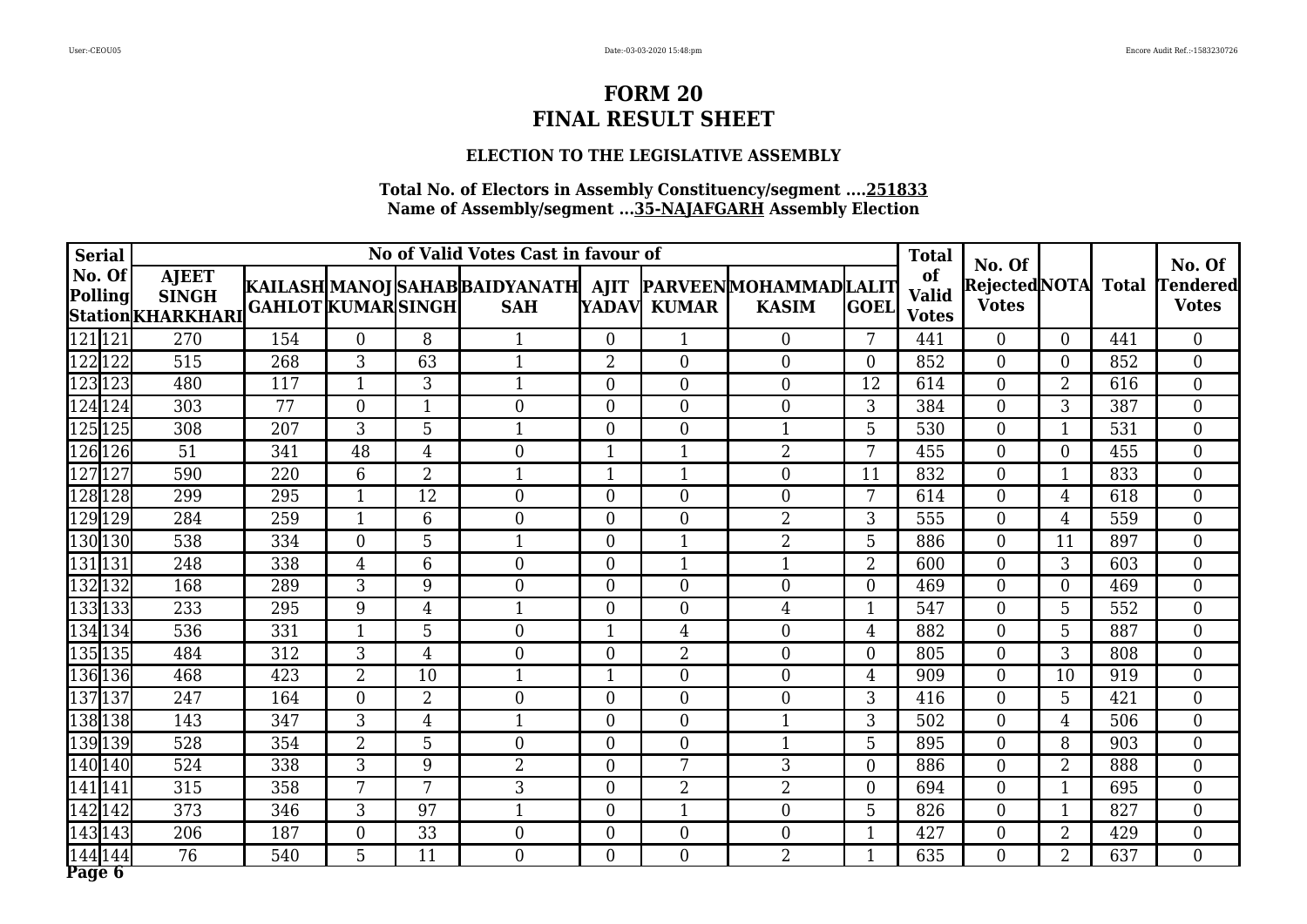### **ELECTION TO THE LEGISLATIVE ASSEMBLY**

| <b>Serial</b>     |                                                   |                           |                |                | No of Valid Votes Cast in favour of                                         |                |                  |                |                | <b>Total</b>                       |                                               |                          |     |                                           |
|-------------------|---------------------------------------------------|---------------------------|----------------|----------------|-----------------------------------------------------------------------------|----------------|------------------|----------------|----------------|------------------------------------|-----------------------------------------------|--------------------------|-----|-------------------------------------------|
| No. Of<br>Polling | <b>AJEET</b><br><b>SINGH</b><br>Station KHARKHARI | <b>GAHLOT KUMAR SINGH</b> |                |                | KAILASH MANOJ SAHAB BAIDYANATH  AJIT  PARVEEN MOHAMMAD LALIT <br><b>SAH</b> |                | YADAV KUMAR      | <b>KASIM</b>   | <b>GOEL</b>    | of<br><b>Valid</b><br><b>Votes</b> | No. Of<br>Rejected NOTA Total<br><b>Votes</b> |                          |     | No. Of<br><b>Tendered</b><br><b>Votes</b> |
| 145 145           | 209                                               | 654                       | $\overline{2}$ | 18             |                                                                             | 1              | 1                | 8              | 3              | 897                                | $\Omega$                                      | $\Omega$                 | 897 | $\overline{0}$                            |
| 146 146           | 109                                               | 351                       | $\overline{2}$ | 7              | $\overline{0}$                                                              | $\overline{0}$ | $\overline{0}$   | $\overline{2}$ | $\overline{4}$ | 475                                | $\theta$                                      | $\overline{2}$           | 477 | $\overline{0}$                            |
| 147147            | 255                                               | 227                       | $\mathbf{1}$   | 177            | $\overline{0}$                                                              | $\overline{0}$ | $\overline{0}$   | $\overline{0}$ | $\overline{4}$ | 664                                | $\overline{0}$                                | 4                        | 668 | $\overline{0}$                            |
| 148148            | 122                                               | 301                       | 14             | 40             | $\theta$                                                                    | 1              | $\mathbf{1}$     | $\overline{0}$ | $\overline{2}$ | 481                                | $\mathbf{0}$                                  | $\theta$                 | 481 | $\overline{0}$                            |
| 149149            | 479                                               | 309                       | $\overline{0}$ | 105            | $\overline{2}$                                                              | $\theta$       | $\mathbf{1}$     | 4              | 3              | 903                                | $\overline{0}$                                | -1                       | 904 | $\overline{0}$                            |
| 150 150           | 336                                               | 400                       | 18             | 37             | 1                                                                           | $\theta$       | $\overline{3}$   | 6              | 14             | 815                                | $\Omega$                                      | $\overline{2}$           | 817 | $\overline{0}$                            |
| 151 151           | 414                                               | 227                       |                | 69             |                                                                             | $\overline{0}$ | $\boldsymbol{0}$ |                | 3              | 716                                | $\mathbf{0}$                                  | $\overline{\phantom{a}}$ | 717 | $\boldsymbol{0}$                          |
| 152152            | 510                                               | 231                       | $\overline{2}$ | 97             | 1                                                                           | $\theta$       | $\overline{2}$   | $\overline{0}$ | $6\phantom{1}$ | 849                                | $\overline{0}$                                | $\overline{2}$           | 851 | $\overline{0}$                            |
| 153153            | 369                                               | 229                       | 1              | 16             | $\theta$                                                                    | $\theta$       | $\mathbf{1}$     | $\mathbf{1}$   | $\overline{2}$ | 619                                | $\theta$                                      | 5                        | 624 | $\overline{0}$                            |
| 154154            | 268                                               | 205                       | $\theta$       | 3              | $\Omega$                                                                    | $\theta$       | $\boldsymbol{0}$ | $\mathbf 1$    | $\mathbf{1}$   | 478                                | $\theta$                                      | 4                        | 482 | $\overline{0}$                            |
| 155155            | 345                                               | 104                       | $\overline{0}$ | 18             | $\overline{0}$                                                              | 1              | $\mathbf{1}$     | 3              | 6              | 478                                | $\theta$                                      | $\overline{2}$           | 480 | $\boldsymbol{0}$                          |
| 156 156           | 234                                               | 217                       | $\overline{4}$ | 3              | $\theta$                                                                    | $\mathbf{1}$   | $\mathbf{1}$     | $\overline{0}$ | 6              | 466                                | $\theta$                                      | 3                        | 469 | $\overline{0}$                            |
| 157 157           | 468                                               | 389                       | 10             | 11             | $\mathbf{1}$                                                                | $\mathbf{1}$   | $\overline{0}$   | $\overline{2}$ | 8              | 890                                | $\theta$                                      | 4                        | 894 | $\overline{0}$                            |
| 158158            | 225                                               | 214                       | 4              | 5              | $\mathbf{1}$                                                                | 1              | $\overline{0}$   | $\overline{2}$ | 3              | 455                                | $\Omega$                                      | 3                        | 458 | $\overline{0}$                            |
| 159 159           | 317                                               | 241                       | $\overline{2}$ | $\overline{4}$ | $\overline{0}$                                                              | $\overline{0}$ | $\mathbf{1}$     | $\overline{0}$ | 9              | 574                                | $\theta$                                      | 4                        | 578 | $\overline{0}$                            |
| 160160            | 259                                               | 180                       | $\mathbf{1}$   | 24             |                                                                             | $\theta$       | $\mathbf{1}$     | $\mathbf{1}$   | 13             | 480                                | $\theta$                                      | $\overline{2}$           | 482 | $\overline{0}$                            |
| 161 161           | 378                                               | 359                       | $\overline{0}$ | 17             | $\overline{0}$                                                              | $\overline{0}$ | 4                | $\overline{0}$ | 5              | 763                                | $\overline{0}$                                | $\overline{2}$           | 765 | $\overline{0}$                            |
| 162162            | 312                                               | 253                       | $\overline{4}$ | 9              | $\overline{0}$                                                              | $\overline{0}$ | $\boldsymbol{0}$ | $\mathbf{1}$   | $\mathbf{1}$   | 580                                | $\theta$                                      | $\theta$                 | 580 | $\overline{0}$                            |
| 163163            | 342                                               | 290                       | $\overline{2}$ | 11             | $\Omega$                                                                    | 1              | $\overline{0}$   | $\overline{2}$ | 6              | 654                                | $\theta$                                      | $\overline{2}$           | 656 | $\overline{0}$                            |
| 164 164           | 358                                               | 388                       |                | 7              | $\Omega$                                                                    | $\theta$       | $\overline{2}$   |                | 6              | 763                                | $\theta$                                      | 5                        | 768 | $\boldsymbol{0}$                          |
| 165165            | 312                                               | 354                       | $\overline{0}$ | $\overline{4}$ | $\overline{0}$                                                              | $\theta$       | $\boldsymbol{0}$ | $\overline{2}$ | $\overline{2}$ | 674                                | $\overline{0}$                                | $\overline{\phantom{a}}$ | 675 | $\overline{0}$                            |
| 166166            | 251                                               | 203                       | 1              | 8              | $\theta$                                                                    | $\overline{0}$ | $\overline{0}$   | $\overline{0}$ | $\mathbf{1}$   | 464                                | $\overline{0}$                                | $\mathbf 1$              | 465 | $\overline{0}$                            |
| 167167            | 394                                               | 341                       | $\overline{0}$ | 8              |                                                                             | 1              | $\mathbf{1}$     | $\overline{0}$ | $\overline{4}$ | 750                                | $\boldsymbol{0}$                              | 5                        | 755 | $\boldsymbol{0}$                          |
| 168168<br>Page 7  | 367                                               | 292                       | $\Omega$       | 7              | $\overline{0}$                                                              | $\theta$       | $\overline{0}$   | $\mathbf{1}$   | 10             | 677                                | $\theta$                                      | $\overline{2}$           | 679 | $\overline{0}$                            |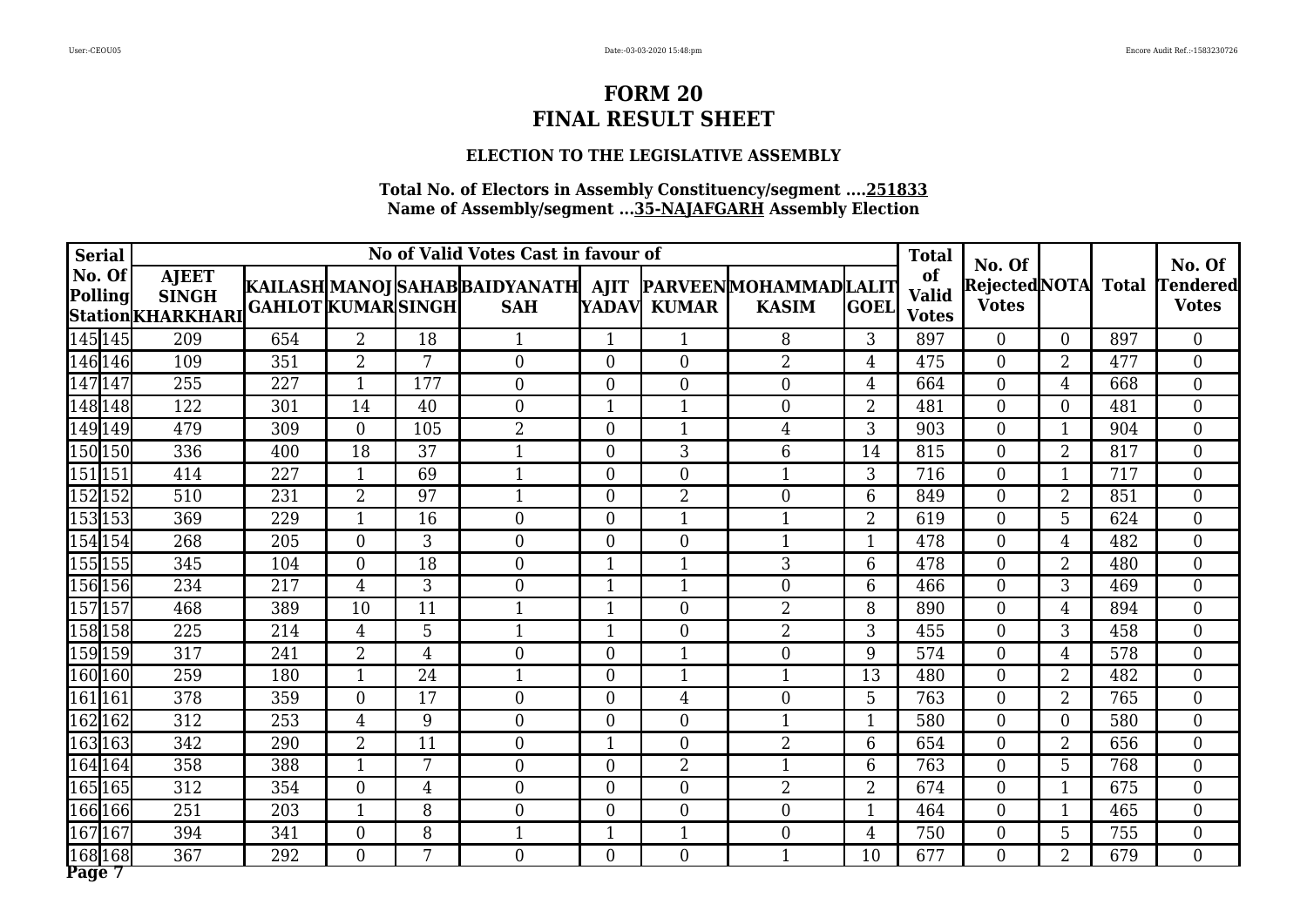### **ELECTION TO THE LEGISLATIVE ASSEMBLY**

| <b>Serial</b>            |                                                   |                           |                |                 | No of Valid Votes Cast in favour of                                         |                |                  |                |                | <b>Total</b>                       | No. Of                              |                |     | No. Of                          |
|--------------------------|---------------------------------------------------|---------------------------|----------------|-----------------|-----------------------------------------------------------------------------|----------------|------------------|----------------|----------------|------------------------------------|-------------------------------------|----------------|-----|---------------------------------|
| No. Of<br><b>Polling</b> | <b>AJEET</b><br><b>SINGH</b><br>Station KHARKHARI | <b>GAHLOT KUMAR SINGH</b> |                |                 | KAILASH MANOJ SAHAB BAIDYANATH  AJIT  PARVEEN MOHAMMAD LALIT <br><b>SAH</b> |                | YADAV KUMAR      | <b>KASIM</b>   | <b>GOEL</b>    | of<br><b>Valid</b><br><b>Votes</b> | Rejected NOTA Total<br><b>Votes</b> |                |     | <b>Tendered</b><br><b>Votes</b> |
| 169 169                  | 159                                               | 371                       | 4              | 6               | $\theta$                                                                    | 1              | $\theta$         | 2              | 5              | 548                                | $\Omega$                            | 4              | 552 | $\Omega$                        |
| 170170                   | 160                                               | 318                       | $\mathbf{1}$   | 5               | $\overline{0}$                                                              | $\mathbf{1}$   | $\overline{0}$   | $\mathbf{1}$   | 6              | 492                                | $\theta$                            | $\overline{2}$ | 494 | $\overline{0}$                  |
| $\overline{171 171}$     | 294                                               | 444                       | 12             | 6               | 1                                                                           | $\theta$       | $\mathbf{1}$     | $\overline{0}$ | 3              | 761                                | $\theta$                            | 7              | 768 | $\boldsymbol{0}$                |
| 172172                   | 210                                               | 319                       | 6              | 11              | $\mathbf{1}$                                                                | $\theta$       | $\mathbf{1}$     | $\overline{2}$ | $\overline{4}$ | 554                                | $\theta$                            | $\theta$       | 554 | $\overline{0}$                  |
| 173173                   | 184                                               | 267                       | 9              | $\overline{4}$  | $\overline{0}$                                                              | $\theta$       | $\mathbf{1}$     | $\overline{0}$ | $\overline{2}$ | 467                                | $\theta$                            | $\theta$       | 467 | $\overline{0}$                  |
| $\sqrt{174}$ 174         | 283                                               | 262                       | $\mathbf{1}$   | 12              | $\Omega$                                                                    | $\mathbf{1}$   | $\theta$         | $\overline{0}$ | $\overline{2}$ | 561                                | $\Omega$                            | 4              | 565 | $\overline{0}$                  |
| 175175                   | 262                                               | 487                       | 16             | 9               | $\mathfrak{Z}$                                                              | $\overline{2}$ | $\overline{0}$   | 3              | 6              | 788                                | $\overline{0}$                      | 5              | 793 | $\overline{0}$                  |
| 176176                   | 252                                               | 236                       | $\overline{4}$ | 12              | $\overline{0}$                                                              | $\theta$       | $\boldsymbol{0}$ | $\mathbf{1}$   | $\overline{2}$ | 507                                | $\theta$                            | $\overline{2}$ | 509 | $\overline{0}$                  |
| 177177                   | 348                                               | 472                       | 6              | 21              | 3                                                                           | $\mathbf{1}$   | $\Omega$         | 5              | 20             | 876                                | $\theta$                            | 7              | 883 | $\overline{0}$                  |
| 178178                   | 343                                               | 337                       | $\overline{2}$ | 8               |                                                                             | $\mathbf{1}$   | $\overline{0}$   |                | 13             | 706                                | $\theta$                            |                | 707 | $\overline{0}$                  |
| 179179                   | 316                                               | 263                       | 8              | 10              | $\overline{0}$                                                              | $\overline{0}$ | $\boldsymbol{0}$ | $\mathbf{1}$   | 9              | 607                                | $\theta$                            | 3              | 610 | $\overline{0}$                  |
| 180180                   | 218                                               | 381                       | 8              | 3               | $\overline{2}$                                                              | 1              | $\overline{0}$   | $\overline{0}$ | 3              | 616                                | $\theta$                            | $\overline{2}$ | 618 | $\overline{0}$                  |
| 181181                   | 209                                               | 323                       | $\overline{4}$ | 5               | $\Omega$                                                                    | $\mathbf{1}$   | $\overline{0}$   | $\mathbf 1$    | 3              | 546                                | $\theta$                            | $\overline{2}$ | 548 | $\overline{0}$                  |
| 182182                   | 201                                               | 264                       | 6              | 5               | $\Omega$                                                                    | $\mathbf{1}$   | $\theta$         | $\theta$       | $\mathbf{1}$   | 478                                | $\Omega$                            | $\overline{2}$ | 480 | $\overline{0}$                  |
| 183183                   | 312                                               | 365                       | $\overline{0}$ | 11              | $\overline{0}$                                                              | $\theta$       | $\overline{2}$   | $\mathbf{1}$   | 5              | 696                                | $\theta$                            | 4              | 700 | $\boldsymbol{0}$                |
| 184184                   | 329                                               | 253                       | 3              | $\overline{4}$  | $\theta$                                                                    | $\theta$       | $\mathbf{1}$     | $\mathbf{1}$   | $\overline{4}$ | 595                                | $\theta$                            | 7              | 602 | $\boldsymbol{0}$                |
| 185185                   | 228                                               | 290                       | 3              | 3               | $\overline{0}$                                                              | $\mathbf{1}$   | $\mathbf{1}$     | $\overline{0}$ | 6              | 532                                | $\theta$                            | 6              | 538 | $\overline{0}$                  |
| 186186                   | 238                                               | 465                       | 13             | $\overline{4}$  | $\theta$                                                                    | $\theta$       | $\mathbf{1}$     | $\mathbf{1}$   | $\mathbf{1}$   | 723                                | $\theta$                            | 4              | 727 | $\overline{0}$                  |
| 187187                   | 177                                               | 212                       | $\overline{2}$ | 3               | $\Omega$                                                                    | $\Omega$       | $\theta$         | $\theta$       | 6              | 400                                | $\Omega$                            | $\overline{2}$ | 402 | $\Omega$                        |
| 188188                   | 224                                               | 431                       | 6              | $\overline{4}$  | $\overline{0}$                                                              | $\theta$       | 1                |                | 9              | 676                                | $\overline{0}$                      |                | 677 | $\boldsymbol{0}$                |
| 189189                   | 301                                               | 397                       | $\mathbf 1$    | 8               | 1                                                                           | $\overline{0}$ | $\mathbf{1}$     | $\overline{2}$ | 21             | 732                                | $\theta$                            | 4              | 736 | $\overline{0}$                  |
| 190190                   | 152                                               | 282                       | 5              | $\overline{2}$  | $\overline{0}$                                                              | $\theta$       | $\overline{0}$   | $\mathbf{1}$   | $\overline{4}$ | 446                                | $\theta$                            | $\theta$       | 446 | $\overline{0}$                  |
| 191  191                 | 197                                               | 322                       | 11             | 12              |                                                                             | $\overline{0}$ | $\boldsymbol{0}$ | $\overline{2}$ | 7              | 552                                | $\theta$                            | $\overline{2}$ | 554 | $\boldsymbol{0}$                |
| 192192<br>Page 8         | 283                                               | 406                       | 8              | $\overline{13}$ | $\mathbf 1$                                                                 | $\theta$       | $\overline{0}$   | $\mathbf{1}$   | 8              | 720                                | $\theta$                            |                | 721 | $\overline{0}$                  |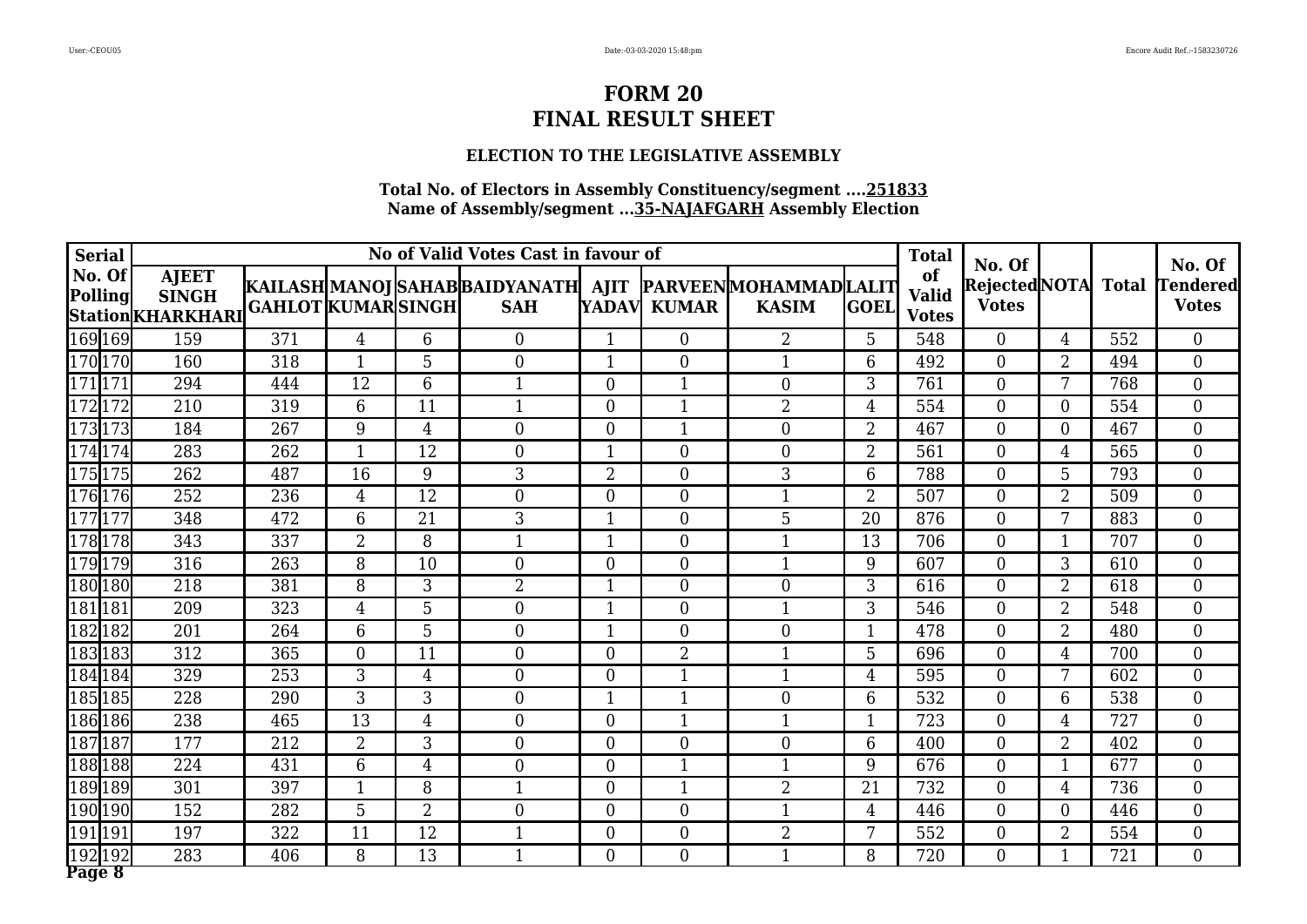### **ELECTION TO THE LEGISLATIVE ASSEMBLY**

| <b>Serial</b>            |                                                   |                          |                |                | No of Valid Votes Cast in favour of                                         |                |                  |                  |                | <b>Total</b>                       | No. Of                              |                |     | No. Of                          |
|--------------------------|---------------------------------------------------|--------------------------|----------------|----------------|-----------------------------------------------------------------------------|----------------|------------------|------------------|----------------|------------------------------------|-------------------------------------|----------------|-----|---------------------------------|
| No. Of<br><b>Polling</b> | <b>AJEET</b><br><b>SINGH</b><br>Station KHARKHARI | <b>GAHLOT KUMARSINGH</b> |                |                | KAILASH MANOJ SAHAB BAIDYANATH  AJIT  PARVEEN MOHAMMAD LALIT <br><b>SAH</b> |                | YADAV KUMAR      | <b>KASIM</b>     | <b>GOEL</b>    | of<br><b>Valid</b><br><b>Votes</b> | Rejected NOTA Total<br><b>Votes</b> |                |     | <b>Tendered</b><br><b>Votes</b> |
| 193193                   | 227                                               | 515                      | 3              | $\overline{4}$ |                                                                             | $\theta$       | 1                | 3                | $\overline{4}$ | 758                                | $\Omega$                            | 6              | 764 | $\Omega$                        |
| 194 194                  | 177                                               | 245                      | $\overline{2}$ | 3              | $\overline{0}$                                                              | $\theta$       | $\overline{0}$   | $\overline{0}$   | $\mathbf{1}$   | 428                                | $\theta$                            | $\Omega$       | 428 | $\overline{0}$                  |
| 195195                   | 302                                               | 361                      | 5              | 12             | $\theta$                                                                    | $\theta$       | 4                | $\overline{2}$   | 6              | 692                                | $\theta$                            | 4              | 696 | $\boldsymbol{0}$                |
| 196196                   | 193                                               | 260                      | 1              | 6              | $\mathbf{1}$                                                                | 1              | $\Omega$         | $\overline{2}$   | $\overline{4}$ | 468                                | $\theta$                            | 4              | 472 | $\overline{0}$                  |
| 197197                   | 232                                               | 220                      | 4              |                | $\overline{0}$                                                              | $\theta$       | $\boldsymbol{0}$ | $\overline{0}$   | $\mathbf{1}$   | 458                                | $\theta$                            | $\overline{2}$ | 460 | $\overline{0}$                  |
| 198 198                  | 264                                               | $\overline{296}$         | $\overline{2}$ | 10             | $\Omega$                                                                    | $\mathbf{1}$   | $\theta$         | $\overline{1}$   | 7              | 581                                | $\Omega$                            | 3              | 584 | $\overline{0}$                  |
| 199199                   | 282                                               | 270                      | $\overline{0}$ | 6              | $\theta$                                                                    | $\theta$       | $\overline{0}$   | $\mathbf{1}$     | 7              | 566                                | $\overline{0}$                      | 6              | 572 | $\overline{0}$                  |
| 200200                   | 246                                               | 216                      | $\overline{0}$ | 3              | $\overline{0}$                                                              | $\theta$       | $\mathbf{1}$     | $\mathbf{1}$     | $\overline{2}$ | 469                                | $\theta$                            | $\overline{2}$ | 471 | $\overline{0}$                  |
| 201201                   | 245                                               | 240                      | $\Omega$       | 9              | $\Omega$                                                                    | $\theta$       | $\Omega$         | $\theta$         | $\overline{4}$ | 498                                | $\theta$                            | $\mathbf 1$    | 499 | $\overline{0}$                  |
| 202202                   | 434                                               | 368                      | $\overline{2}$ | 18             | $\theta$                                                                    | $\theta$       | $\overline{0}$   | 3                | $\overline{4}$ | 829                                | $\theta$                            | 5              | 834 | $\overline{0}$                  |
| 203203                   | 282                                               | 325                      | $\overline{2}$ | 6              | $\boldsymbol{0}$                                                            | $\overline{0}$ | $\mathbf{1}$     | 3                | 87             | 706                                | $\theta$                            | 7              | 713 | $\overline{0}$                  |
| 204204                   | 209                                               | 233                      | $\overline{2}$ | 11             | 1                                                                           | $\overline{2}$ | $\mathbf{1}$     | $\overline{4}$   | 23             | 486                                | $\theta$                            | 3              | 489 | $\overline{0}$                  |
| 205205                   | 403                                               | 384                      | $\overline{4}$ | $\overline{4}$ | 3                                                                           | $\theta$       | $\mathbf{1}$     | 4                | 14             | 817                                | $\theta$                            | 5              | 822 | $\overline{0}$                  |
| 206206                   | 417                                               | 362                      | $\overline{2}$ | 16             | 1                                                                           | $\mathbf{1}$   | $\theta$         | $\overline{2}$   | 19             | 820                                | $\Omega$                            | 5              | 825 | $\overline{0}$                  |
| 207207                   | 474                                               | 364                      | $\overline{2}$ | 12             | $\overline{0}$                                                              | $\theta$       | $\mathbf{1}$     | $\mathbf{1}$     | 19             | 873                                | $\theta$                            | $\Omega$       | 873 | $\boldsymbol{0}$                |
| 208208                   | 323                                               | 411                      | $\mathbf{1}$   | 3              | 1                                                                           | $\mathbf{1}$   | $\mathbf{1}$     | $\mathbf{1}$     | 11             | 753                                | $\overline{0}$                      | 3              | 756 | $\boldsymbol{0}$                |
| 209209                   | 333                                               | 458                      | $\mathbf{1}$   | 6              | $\overline{0}$                                                              | $\overline{0}$ | $\overline{0}$   | $\mathbf{1}$     | 9              | 808                                | $\theta$                            | 5              | 813 | $\overline{0}$                  |
| $\sqrt{210}210$          | 317                                               | 444                      | 5              | 6              | 2                                                                           | $\overline{2}$ | $\overline{2}$   | $\mathbf{1}$     | 8              | 787                                | $\theta$                            | $\mathbf 1$    | 788 | $\overline{0}$                  |
| 211211                   | 399                                               | 396                      | $\overline{2}$ | 10             | $\overline{2}$                                                              | $\Omega$       | $\theta$         | $\overline{2}$   | 26             | 837                                | $\Omega$                            | 4              | 841 | $\Omega$                        |
| 212212                   | 228                                               | 528                      | 17             | 7              | $\overline{2}$                                                              | $\overline{2}$ | 1                | 6                | 9              | 800                                | $\overline{0}$                      | 10             | 810 | $\boldsymbol{0}$                |
| 213213                   | 209                                               | 481                      | 17             | 5              | 3                                                                           | 1              | $\mathbf{1}$     | 4                | 21             | 742                                | $\theta$                            | 8              | 750 | $\overline{0}$                  |
| 214214                   | 177                                               | 366                      | 14             | 9              | $\overline{0}$                                                              | $\mathbf{1}$   | $\mathbf{1}$     | $\overline{2}$   | 22             | 592                                | $\theta$                            | $\theta$       | 592 | $\overline{0}$                  |
| $\sqrt{215}$  215        | 71                                                | 115                      | 3              | $\mathbf{1}$   | $\overline{0}$                                                              | $\mathbf{1}$   | $\boldsymbol{0}$ | $\boldsymbol{0}$ | 5              | 196                                | $\theta$                            | $\overline{2}$ | 198 | $\boldsymbol{0}$                |
| 216216<br>Page 9         | $\overline{210}$                                  | 474                      | 14             | 5              | $\mathbf 1$                                                                 | $\mathbf{1}$   | $\mathbf{1}$     | $\mathbf{1}$     | 9              | 716                                | $\theta$                            |                | 717 | $\overline{0}$                  |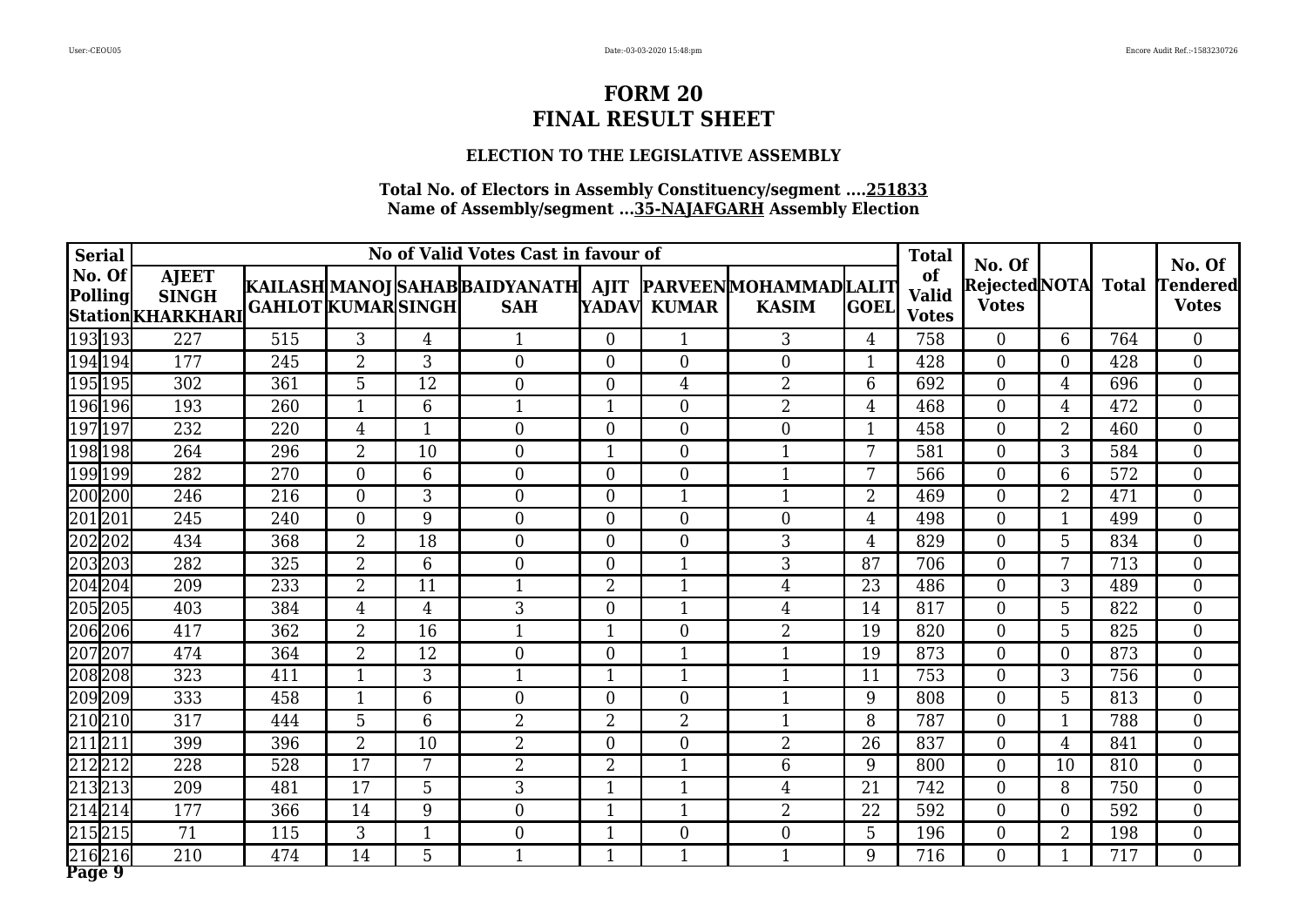### **ELECTION TO THE LEGISLATIVE ASSEMBLY**

| <b>Serial</b>     |                                                    |                           |                |                | No of Valid Votes Cast in favour of                                        |                |                |                  |                | <b>Total</b>                       |                                              |                |                  |                                           |
|-------------------|----------------------------------------------------|---------------------------|----------------|----------------|----------------------------------------------------------------------------|----------------|----------------|------------------|----------------|------------------------------------|----------------------------------------------|----------------|------------------|-------------------------------------------|
| No. Of<br>Polling | <b>AJEET</b><br><b>SINGH</b><br> Station KHARKHARI | <b>GAHLOT KUMAR SINGH</b> |                |                | KAILASH MANOJ SAHAB BAIDYANATH  AJIT  PARVEEN MOHAMMAD LALIT<br><b>SAH</b> |                | YADAVI KUMAR   | <b>KASIM</b>     | <b>GOEL</b>    | of<br><b>Valid</b><br><b>Votes</b> | No. Of<br>RejectedNOTA Total<br><b>Votes</b> |                |                  | No. Of<br><b>Tendered</b><br><b>Votes</b> |
| 217 217           | 184                                                | 351                       | 7              | $\overline{2}$ |                                                                            | $\Omega$       | $\theta$       | $\theta$         | 11             | 556                                | $\Omega$                                     | 3              | 559              | $\Omega$                                  |
| 218218            | 333                                                | 434                       | 5              | 6              | $\overline{0}$                                                             | $\theta$       | 1              | $\overline{2}$   | 3              | 784                                | $\theta$                                     | 4              | 788              | $\overline{0}$                            |
| 219219            | 264                                                | 499                       | 3              | 5              | 3                                                                          | $\overline{0}$ | $\overline{0}$ | $\overline{4}$   | 6              | 784                                | $\theta$                                     | $\overline{2}$ | 786              | $\boldsymbol{0}$                          |
| 220220            | 296                                                | 525                       | $\overline{2}$ | 5              | $\overline{2}$                                                             | $\mathbf{1}$   | $\Omega$       | 3                | 5              | 839                                | $\theta$                                     | 3              | 842              | $\overline{0}$                            |
| 221               | 308                                                | 377                       | 3              | 5              | $\overline{0}$                                                             | $\overline{0}$ | 1              | 7                | 4              | 705                                | $\theta$                                     | 3              | 708              | $\overline{0}$                            |
| 222 222           | 258                                                | 289                       | $\mathbf{1}$   | 1              | $\theta$                                                                   | $\theta$       | $\Omega$       | $\mathbf{1}$     | $\overline{4}$ | 554                                | $\Omega$                                     | $\overline{2}$ | 556              | $\overline{0}$                            |
| 223223            | 256                                                | 357                       | 1              | 7              |                                                                            | $\overline{0}$ | $\theta$       | $\mathbf 1$      | 7              | 630                                | $\theta$                                     | 4              | 634              | $\overline{0}$                            |
| 224224            | 128                                                | 265                       | $\mathbf{1}$   | $\mathbf{1}$   | $\mathbf{1}$                                                               | $\overline{0}$ | $\overline{0}$ | $\overline{2}$   | $\overline{4}$ | 402                                | $\overline{0}$                               | $\overline{2}$ | 404              | $\overline{0}$                            |
| 225225            | 167                                                | 454                       | 3              | 4              | $\mathbf{1}$                                                               | $\theta$       | $\theta$       | 6                | 6              | 641                                | $\Omega$                                     | 8              | 649              | $\overline{0}$                            |
| 226226            | 222                                                | 364                       | 4              | 5              | $\overline{0}$                                                             | 3              | $\overline{2}$ | $\overline{2}$   | 6              | 608                                | $\theta$                                     | $\overline{2}$ | 610              | $\overline{0}$                            |
| 227227            | 332                                                | 318                       | $\mathbf{1}$   | 13             | $\boldsymbol{0}$                                                           | $\overline{0}$ | $\theta$       | 3                | 17             | 684                                | $\theta$                                     | 4              | 688              | $\overline{0}$                            |
| 228228            | 249                                                | 266                       | $\mathbf{1}$   | 9              | $\theta$                                                                   | $\overline{0}$ | 1              | $\overline{2}$   | 7              | 535                                | $\theta$                                     | $\overline{2}$ | 537              | $\overline{0}$                            |
| 229229            | 239                                                | 203                       | $\mathbf{1}$   | 4              | $\overline{0}$                                                             | 1              | 1              | $\overline{0}$   | 11             | 460                                | $\theta$                                     | 3              | 463              | $\overline{0}$                            |
| 230230            | 398                                                | 334                       | $\overline{2}$ | 11             | $\overline{0}$                                                             | $\theta$       | $\Omega$       | $\overline{0}$   | 21             | 766                                | $\Omega$                                     | $\mathbf 1$    | 767              | $\overline{0}$                            |
| 231231            | 368                                                | 381                       | 3              | 3              | $\overline{0}$                                                             | $\overline{0}$ | $\overline{2}$ | $\overline{0}$   | $\mathfrak{Z}$ | 760                                | $\theta$                                     | $\mathbf 1$    | 761              | $\boldsymbol{0}$                          |
| 232232            | 471                                                | 322                       | 16             | 4              | $\mathbf 1$                                                                | $\overline{0}$ | $\overline{0}$ | $\boldsymbol{0}$ | 7              | 821                                | $\theta$                                     | 4              | 825              | $\boldsymbol{0}$                          |
| 233233            | 456                                                | 247                       | $\overline{2}$ | 15             | $\overline{0}$                                                             | $\overline{0}$ | $\overline{0}$ | $\overline{0}$   | 4              | 724                                | $\theta$                                     | 5              | 729              | $\overline{0}$                            |
| 234 234           | 192                                                | 170                       | $\Omega$       | 11             | $\theta$                                                                   | $\theta$       | $\Omega$       | $\theta$         | 5              | 378                                | $\theta$                                     | 3              | 381              | $\overline{0}$                            |
| 235235            | 370                                                | 270                       | 3              | 4              | $\overline{2}$                                                             | $\Omega$       | $\Omega$       | $\theta$         | $\overline{4}$ | 653                                | $\Omega$                                     | $\mathbf 1$    | 654              | $\Omega$                                  |
| 236236            | 211                                                | 254                       | $\overline{0}$ | 10             | $\overline{0}$                                                             | $\theta$       | $\mathbf{1}$   | 1                | 13             | 490                                | $\theta$                                     | $\overline{2}$ | 492              | $\boldsymbol{0}$                          |
| 237237            | 234                                                | 271                       | $\overline{0}$ | 10             | $\overline{0}$                                                             | 1              | $\overline{0}$ | $\boldsymbol{0}$ | 17             | 533                                | $\overline{0}$                               | 4              | 537              | $\overline{0}$                            |
| 238238            | 345                                                | 363                       | $\overline{0}$ | 3              | $\overline{0}$                                                             | $\theta$       | $\theta$       | $\overline{0}$   | 9              | 720                                | $\theta$                                     | 5              | 725              | $\overline{0}$                            |
| 239239            | 283                                                | 140                       | 4              | $\overline{2}$ | $\overline{0}$                                                             | $\overline{0}$ | $\overline{2}$ | $\boldsymbol{0}$ | 3              | 434                                | $\theta$                                     | $\overline{2}$ | 436              | $\boldsymbol{0}$                          |
| 240240<br>Page 10 | 306                                                | 244                       | $\overline{2}$ | 5              | $\overline{0}$                                                             | $\theta$       | $\Omega$       | $\mathbf{1}$     | $\mathbf{1}$   | 559                                | $\theta$                                     | 4              | $\overline{563}$ | $\overline{0}$                            |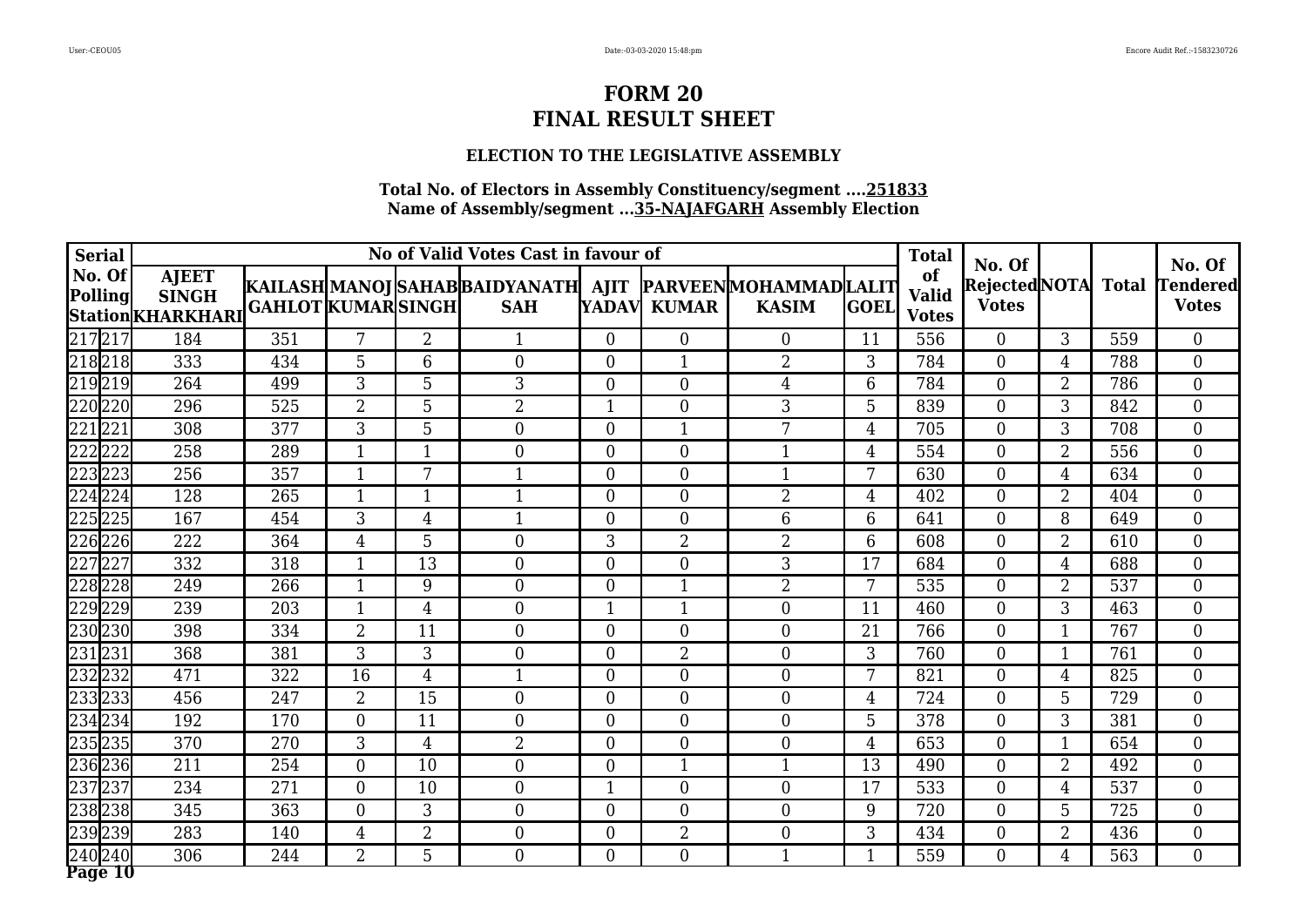### **ELECTION TO THE LEGISLATIVE ASSEMBLY**

| <b>Serial</b>                                    |                                                          |                           |                |                 | No of Valid Votes Cast in favour of                                         |                |                  |                |                | <b>Total</b>                       | No. Of         |                |            | No. Of                                       |
|--------------------------------------------------|----------------------------------------------------------|---------------------------|----------------|-----------------|-----------------------------------------------------------------------------|----------------|------------------|----------------|----------------|------------------------------------|----------------|----------------|------------|----------------------------------------------|
| No. Of<br>Polling                                | <b>AJEET</b><br><b>SINGH</b><br><b>Station KHARKHARI</b> | <b>GAHLOT KUMAR SINGH</b> |                |                 | KAILASH MANOJ SAHAB BAIDYANATH  AJIT  PARVEEN MOHAMMAD LALIT <br><b>SAH</b> |                | YADAV KUMAR      | <b>KASIM</b>   | <b>GOEL</b>    | of<br><b>Valid</b><br><b>Votes</b> | <b>Votes</b>   |                |            | Rejected NOTA Total Tendered<br><b>Votes</b> |
| 241241                                           | 283                                                      | 208                       | $\Omega$       | 5               | $\overline{0}$                                                              | $\Omega$       | $\overline{2}$   | $\overline{0}$ | 1              | 499                                | $\theta$       | 3              | 502        | $\boldsymbol{0}$                             |
| 242 242                                          | 262                                                      | $\overline{317}$          | $\overline{0}$ | $\overline{26}$ | $\mathbf{1}$                                                                | $\theta$       | 3                | 3              | 14             | 626                                | $\theta$       | $\overline{4}$ | 630        | $\overline{0}$                               |
| 243243                                           | 295                                                      | 557                       | 9              | 12              | $\overline{0}$                                                              | 1              | $\overline{2}$   | $\mathbf{1}$   | 12             | 889                                | $\theta$       | 5              | 894        | $\overline{0}$                               |
| 244 244                                          | 429                                                      | 423                       | 8              | 10              | $\overline{0}$                                                              | $\mathbf 1$    | $\mathbf{1}$     | $\overline{2}$ | 13             | 887                                | $\theta$       | 3              | 890        | $\overline{0}$                               |
| $\sqrt{245}245$                                  | 250                                                      | 185                       | $\mathbf{1}$   | 10              | $\overline{0}$                                                              | $\overline{0}$ | $\overline{0}$   | $\overline{0}$ | 6              | 452                                | $\overline{0}$ | 3              | 455        | $\overline{0}$                               |
| 246 246                                          | 200                                                      | 181                       | $\mathbf{1}$   | 3               | $\overline{2}$                                                              | $\theta$       | $\overline{2}$   | $\overline{0}$ | 7              | 396                                | $\overline{0}$ | $\theta$       | 396        | $\overline{0}$                               |
| $\sqrt{247}247$                                  | 261                                                      | 554                       | 6              | 10              | $\mathbf{1}$                                                                | $\theta$       | $\overline{0}$   | $\overline{2}$ | 25             | 859                                | $\theta$       |                | 860        | $\boldsymbol{0}$                             |
| 248 248                                          | 252                                                      | 335                       | $\overline{2}$ | 13              | $\overline{0}$                                                              | $\theta$       | $\overline{0}$   | $\overline{2}$ | 30             | 634                                | $\overline{0}$ | 1              | 635        | $\overline{0}$                               |
| 249 249                                          | 110                                                      | 183                       | $\overline{0}$ | $\overline{2}$  | $\overline{0}$                                                              | $\overline{0}$ | $\mathbf{1}$     | $\overline{0}$ | 10             | 306                                | $\overline{0}$ | $\overline{2}$ | 308        | $\overline{0}$                               |
| 250250                                           | 373                                                      | 264                       | $\overline{0}$ | 8               | $\overline{2}$                                                              | $\overline{0}$ | $\boldsymbol{0}$ | $\overline{0}$ | 19             | 666                                | $\overline{0}$ | $\overline{0}$ | 666        | $\boldsymbol{0}$                             |
| $\sqrt{251}251$                                  | 235                                                      | 259                       | $\theta$       | 13              | $\overline{0}$                                                              | $\theta$       | $\mathbf{1}$     | $\overline{0}$ | 8              | 516                                | $\overline{0}$ | 3              | 519        | $\overline{0}$                               |
| 252252                                           | 141                                                      | 164                       | $\overline{0}$ | 7               | $\mathbf{1}$                                                                | $\overline{0}$ | $\overline{0}$   | $\overline{0}$ | 8              | 321                                | $\overline{0}$ | $\overline{0}$ | 321        | $\boldsymbol{0}$                             |
| 253253                                           | 189                                                      | 306                       | 2              | 2               | $\overline{0}$                                                              | $\theta$       | $\overline{0}$   | $\overline{0}$ | 3              | 502                                | $\theta$       | $\theta$       | 502        | $\overline{0}$                               |
| $\sqrt{254}254$                                  | 186                                                      | 190                       | $\overline{2}$ | 5               | $\overline{0}$                                                              | $\theta$       | $\overline{0}$   | $\overline{0}$ | $\overline{2}$ | 385                                | $\Omega$       | $\overline{2}$ | 387        | $\overline{0}$                               |
| 255255                                           | 504                                                      | 352                       | $\overline{0}$ | $\overline{4}$  | $\mathbf{1}$                                                                | $\overline{0}$ | $\overline{0}$   | $\mathbf{1}$   | $6\phantom{1}$ | 868                                | $\overline{0}$ | 8              | 876        | $\overline{0}$                               |
| 256256                                           | 381                                                      | 382                       | $\overline{0}$ | 8               | $\overline{0}$                                                              | $\theta$       | $\overline{0}$   | $\mathbf{1}$   | $\overline{2}$ | 774                                | $\overline{0}$ | $\overline{2}$ | 776        | $\overline{0}$                               |
| 257257                                           | 207                                                      | 258                       | $\mathbf{1}$   | 3               | $\overline{0}$                                                              |                | $\overline{2}$   | $\overline{2}$ | 7              | 481                                | $\Omega$       | 5              | 486        | $\boldsymbol{0}$                             |
| <b>Total</b><br><b>EVM</b><br><b>Votes</b>       | 73868                                                    | 80761                     | 818            | 2311            | 159                                                                         | 76             | 255              | 339            |                | 1887 160474                        | $\bf{0}$       |                | 720 161194 | $\bf{0}$                                     |
| Total<br>Postal<br><b>Ballot</b><br><b>Votes</b> | 1408                                                     | 746                       | 22             | 68              | $\mathbf{1}$                                                                | $\overline{2}$ | 12               | $\overline{0}$ | 11             | 2270                               | 37             | 16             | 2323       | $\mathbf{0}$                                 |